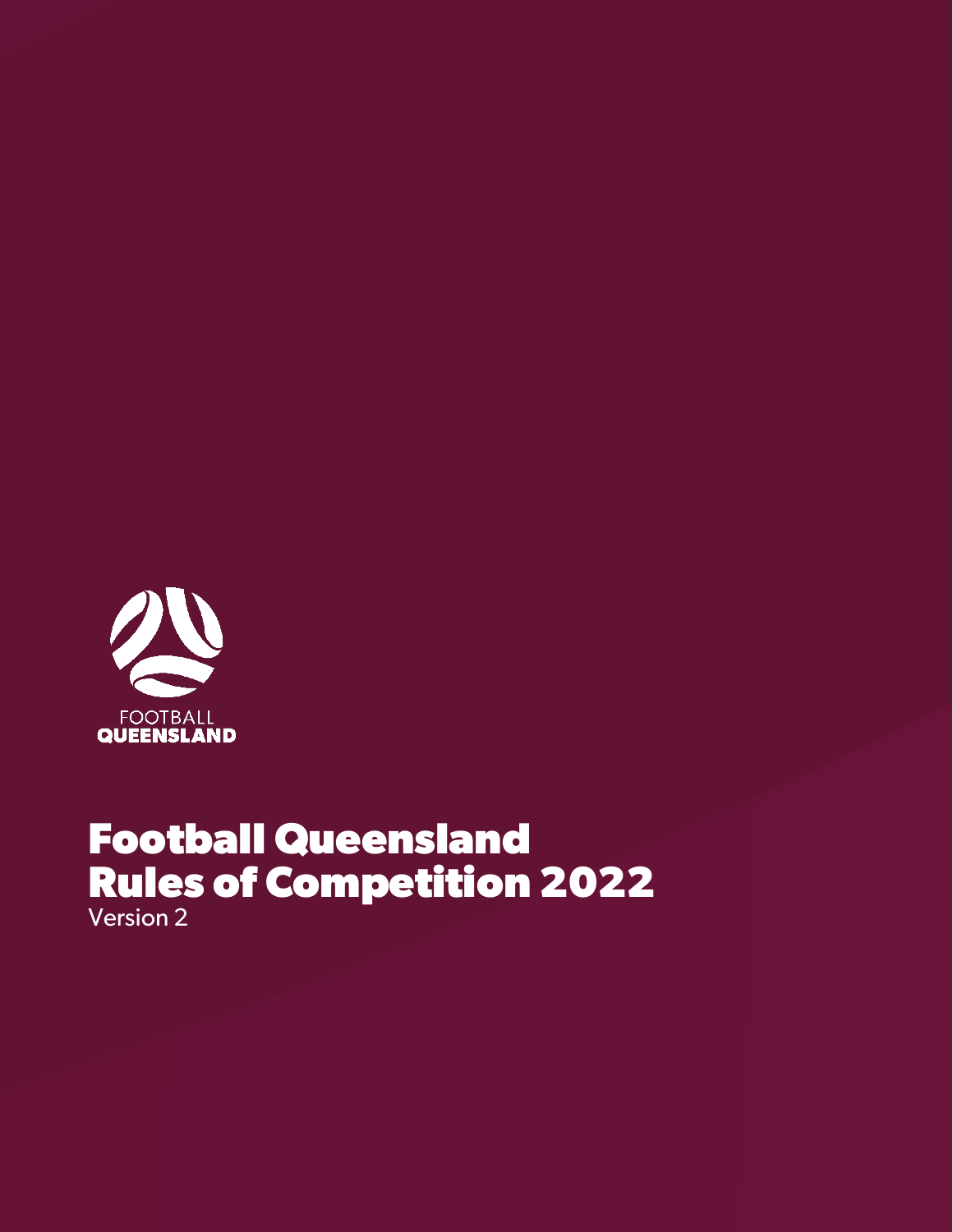# **Table of Contents**

| L<br><b>GENERAL MATTERS</b>                                                | 4                   |
|----------------------------------------------------------------------------|---------------------|
| $\overline{\mathbf{2}}$<br><b>DEFINITIONS</b>                              | 4                   |
| $\mathbf{3}$<br><b>RULES OF COMPETITION (ROC)</b>                          | 6                   |
| 3.1<br><b>GENERAL</b>                                                      | 6                   |
|                                                                            |                     |
| 3.2<br><b>COMPETITION REGULATIONS</b>                                      | $\ddot{\mathbf{6}}$ |
| 3.3<br><b>COMPETITION STRUCTURE:</b>                                       | 6                   |
| 3.3.1 All Competitions                                                     |                     |
| 3.3.2 Senior Competitions                                                  |                     |
| 3.3.3 Junior Divisions - Under 13 to Under 18                              |                     |
| 3.3.4 Junior Divisions - Small Sided Football (SSF):                       | 66777               |
|                                                                            |                     |
| 3.3.5 Junior Divisions - Under 12s                                         |                     |
| 3.3.6 Masters                                                              |                     |
| 3.3.7 Additional Competitions:                                             |                     |
| 3.4<br><b>COMPETITION DETAILS:</b>                                         |                     |
| 3.4.1 Match Scheduling:                                                    | 77888888            |
| 3.4.2 Alteration to fixtures:                                              |                     |
|                                                                            |                     |
| 3.4.3 Match Results:                                                       |                     |
| 3.4.4 Duration of Matches - All age groups Junior/Senior:                  |                     |
| 3.4.5 Procedures to Determine Placing after Regular Season:                | 9                   |
| 3.4.6 Substitution of Players:                                             | 9                   |
| 3.5<br><b>INCOMPLETE FIXTURES:</b>                                         | 9                   |
| 3.6 APPLICATION FOR DEPARTURE FROM FIXTURES:                               | 10                  |
| 3.7 NON-PARTICIPATION IN A MATCH (FORFEITS):                               | 10                  |
| 3.8 WITHDRAWAL FROM COMPETITION SEASON:                                    | 10                  |
|                                                                            |                     |
| 3.9 ADDITION TO COMPETITION SEASON:                                        | 11                  |
| 3.10 DELAYED, POSTPONED AND CANCELLED MATCHES:                             | 11                  |
| 3.11 SUSPENDED OR ABANDONED MATCHES:                                       | 11                  |
| 3.12 REQUEST FOR REPLAY OF ABANDONED MATCH:                                | 11                  |
| <b>3.13 FINALS SERIES DETAILS:</b>                                         | 11                  |
| 3.13.1 Format:                                                             | 11                  |
|                                                                            | 12                  |
| 3.13.3 Procedures to Determine the Winner of all Competitive Finals Series | 12                  |
| <b>PLAYER REGISTRATION AND ELIGIBILITY:</b>                                | 13                  |
| 4                                                                          |                     |
| 4.1<br><b>PLAYER REGISTRATION:</b>                                         | 13                  |
| 4.2<br><b>AMATEUR PLAYER REGISTRATION PROCESS:</b>                         | 13                  |
| <b>4.3 PLAYER INSURANCE:</b>                                               | 13                  |
| <b>4.4 VISA PLAYERS:</b>                                                   | 13                  |
| 4.5<br><b>PLAYER ELIGIBILITY:</b>                                          | 13                  |
| 4.5.1 General:                                                             | 13                  |
| 4.5.2 Senior Competition                                                   | 14                  |
| 4.5.3 Junior Competition                                                   | 14                  |
|                                                                            |                     |
| 4.5.4 Small Sided Football                                                 | 14                  |
| 4.5.5 Player Eligibility for Finals                                        | 15                  |
| 4.5.6 Regrading of Players                                                 | 15                  |
| 4.6<br><b>PLAYER INELIGIBILITY:</b>                                        | 15                  |
| 4.6.1 Penalties and Outcomes:                                              | 15                  |
| <b>4.7 AGE ELIGIBILITY:</b>                                                | 16                  |
| 4.7.1 Player Age Requirements:                                             | 16                  |
| 4.7.2 Playing Outside Designated Age Group                                 | 16                  |
|                                                                            | 18                  |
| 5<br><b>DISCIPLINARY REGULATIONS</b>                                       |                     |
| 5.1<br><b>COMPETITION</b>                                                  | 18                  |
| 5.2<br><b>SANCTIONS</b>                                                    | 18                  |
| 5.3<br><b>MISCONDUCT</b>                                                   | 18                  |
| 5.4<br><b>CODE OF CONDUCT</b>                                              | 18                  |
| 5.5<br><b>NOTIFICATION AND TIMEFRAMES</b>                                  | 18                  |
| 5.6<br><b>TERMS OF SUSPENSION</b>                                          | 19                  |
| 5.7<br><b>DISCIPLINARY HEARING PROCEDURES</b>                              | 19                  |
| 5.8<br><b>SANCTIONS UNDER FA STATUTES</b>                                  | 19                  |
|                                                                            |                     |
| 5.9<br><b>MONIES OWING TO FOOTBALL QUEENSLAND BY A CLUB</b>                | 20                  |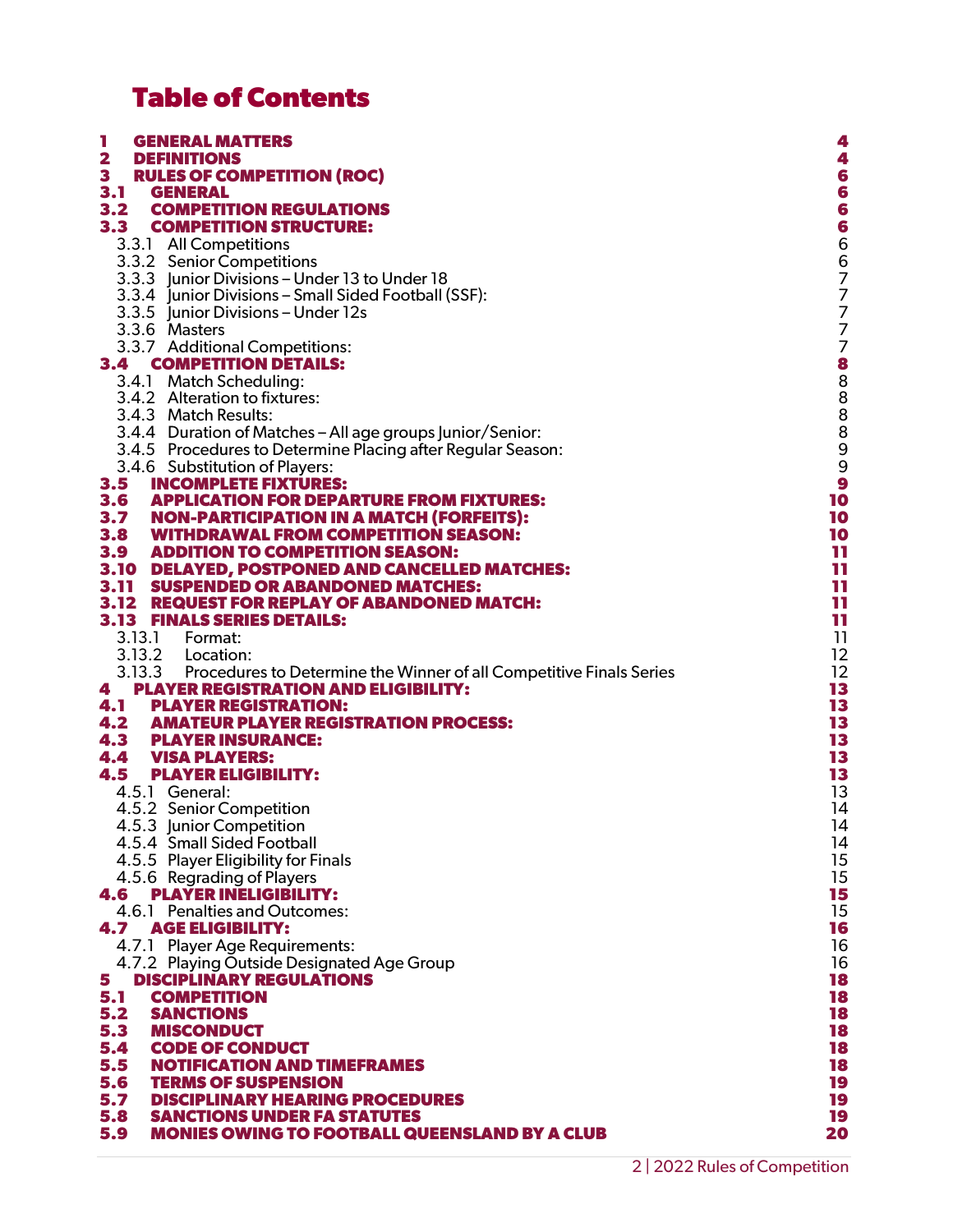| 6<br><b>FOOTBALL AND MATCH DAY OPERATIONS:</b>                          | 21 |
|-------------------------------------------------------------------------|----|
| <b>FACILITIES / GROUND CONDITIONS:</b><br>6.1                           | 21 |
| <b>THE TECHNICAL AREA:</b><br>6.2                                       | 21 |
| 6.3 LIGHTING:                                                           | 21 |
| <b>6.4 MEDICAL:</b>                                                     | 21 |
| 6.4.1 Stretchers:                                                       | 22 |
| 6.4.2 Ambulance Access:                                                 | 22 |
| 6.4.3 Water Bottles:                                                    | 22 |
| 6.4.4 Blood Ruling:                                                     | 22 |
| 6.4.5 Concussion Management:                                            | 22 |
| 6.4.6 Heat Management Strategy:                                         | 22 |
| <b>EXTREME WEATHER CONDITIONS:</b><br>6.5                               | 22 |
| <b>6.6 TEAM OFFICIALS:</b>                                              | 23 |
| <b>6.7 GROUND OFFICIALS:</b>                                            | 23 |
| <b>6.8 MATCH DAY INFORMATION:</b>                                       | 23 |
| 6.8.1 Match Balls:                                                      | 23 |
| 6.8.2 Playing Kits:                                                     | 23 |
| 6.8.3 Player Equipment:                                                 | 24 |
| 6.8.4 lewellery:                                                        | 24 |
| 6.8.5 Alcohol:                                                          | 24 |
| 6.9 MATCH DAY TEAM SHEETS – COMPETITIVE DIVISIONS:                      | 24 |
| <b>6.10 CLUB RESPONSIBILITIES:</b>                                      | 25 |
| <b>6.11 NON-ATTENDANCE OR UNAVAILABILITY OF MATCH OFFICIAL:</b>         | 25 |
| <b>6.12 MATCH OFFICIALS' INFORMATION:</b>                               | 25 |
| 6.12.1 Substitution of Players:                                         | 25 |
| 6.12.2 Team Sheets, Referee Summary and Send Off/Incident Report Forms: | 26 |
| <b>APPENDIX 1 - SCHEDULE OF FINES &amp; CHARGES</b>                     | 27 |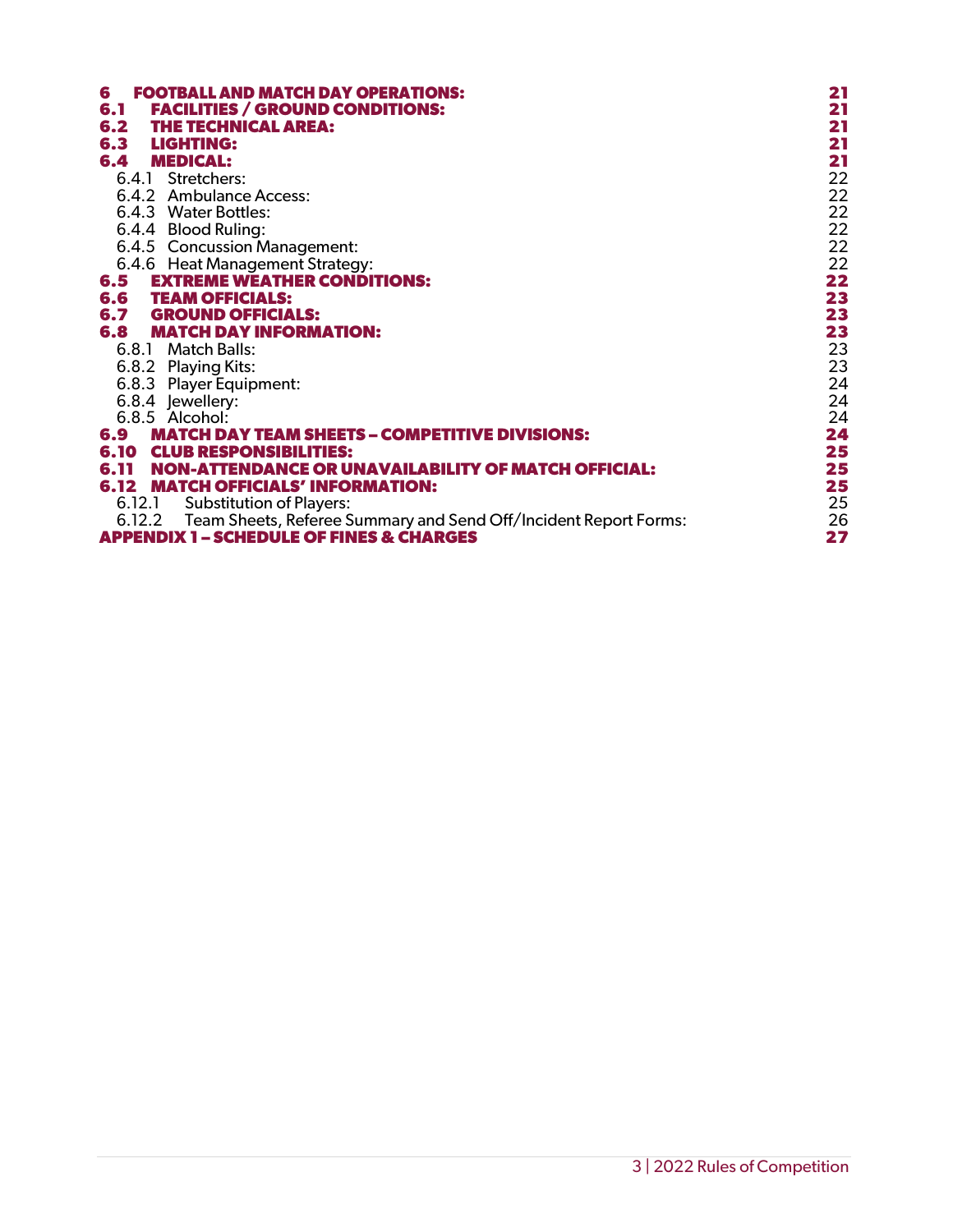## <span id="page-3-0"></span>1 GENERAL MATTERS

Football Queensland reserve the right to alter the Rules of Competition should the need arise throughout the season and if it is in the best interest of the competitions.

The following Rules of Competition is to be applied to all regional amateur competitions. These rules do not apply to Football Queensland's Professional Competitions, FQ Metro (Brisbane) Competitions and those teams from regions participating in these competitions.

## <span id="page-3-1"></span>2 DEFINITIONS

**Abandoned Match** means a Competition Fixture which has commenced but was stopped by the Match Official prior to its conclusion.

**Age Group** refers to the cohort of players defined by the year/s they were born.

**Away Club** means the Club not playing the match at its home ground and / or appearing second on the fixture list in the vent a match is conducted at a neutral venue.

**Cancelled Match** means a match that has been deferred, postponed, abandoned, or suspended and is unable to be rescheduled before season end.

**Club Official** means any person involved with the administration, management, or organisation of a Club (whether paid or unpaid), including employees, contractors, directors, representatives, and volunteers. All Key Personnel are Club Officials.

**Clubs** means clubs/bodies affiliated to Football Queensland for the purposes of competition, insurance, governance, administration, and support.

**Coach** means any person who is registered on the National Registration system with Football Queensland and is tasked with directing a football team training and match performance.

**Competitions** means any or all of the football matches or competitions conducted by Football Queensland.

**Competition Administrator** means the staff members of the Football Queensland Competitions Department.

**Cup Fixture** means any knock-out cup match, fixture or other event organised and/or administered by Football Queensland or FA before, after or in conjunction with a Regular Season and includes but is not limited to the FA Cup.

**Division** refers to a particular level in an age group within all Football Queensland competitions.

**FA** means Football Australia.

**Field of Play (FOP)** means: At an enclosed pitch the entire area within the temporary or permanent perimeter fencing; or at an open pitch the entire area within three (3) metres of the boundary line of the football pitch.

**FIFA** means Federation Internationale de Football Association, its successor or assignee.

**Final** means a competitive match played to determine a winner of a match that forms part of a Finals Series administered by Football Queensland.

**Finals Series** means a set of competitive fixtures played separate to the Regular Season to determine the winner of the Championship as administered by Football Queensland.

**First Team** means the top team within a club's FQPL squad (not the U23's)

**Fixture** means any match played in a Football Queensland Competition, Cup, other event or tournament under Football Queensland's control.

**Fixture Suspensions** means a suspension imposed on a participant that prevents them from being involved in subsequent match/s.

**Forfeit** means the definition given in these Regulations.

**FQ** means Football Queensland.

**FQ By-Law 11** means the Football Queensland Grievance, Discipline and Tribunal By-Law (as amended from time to time).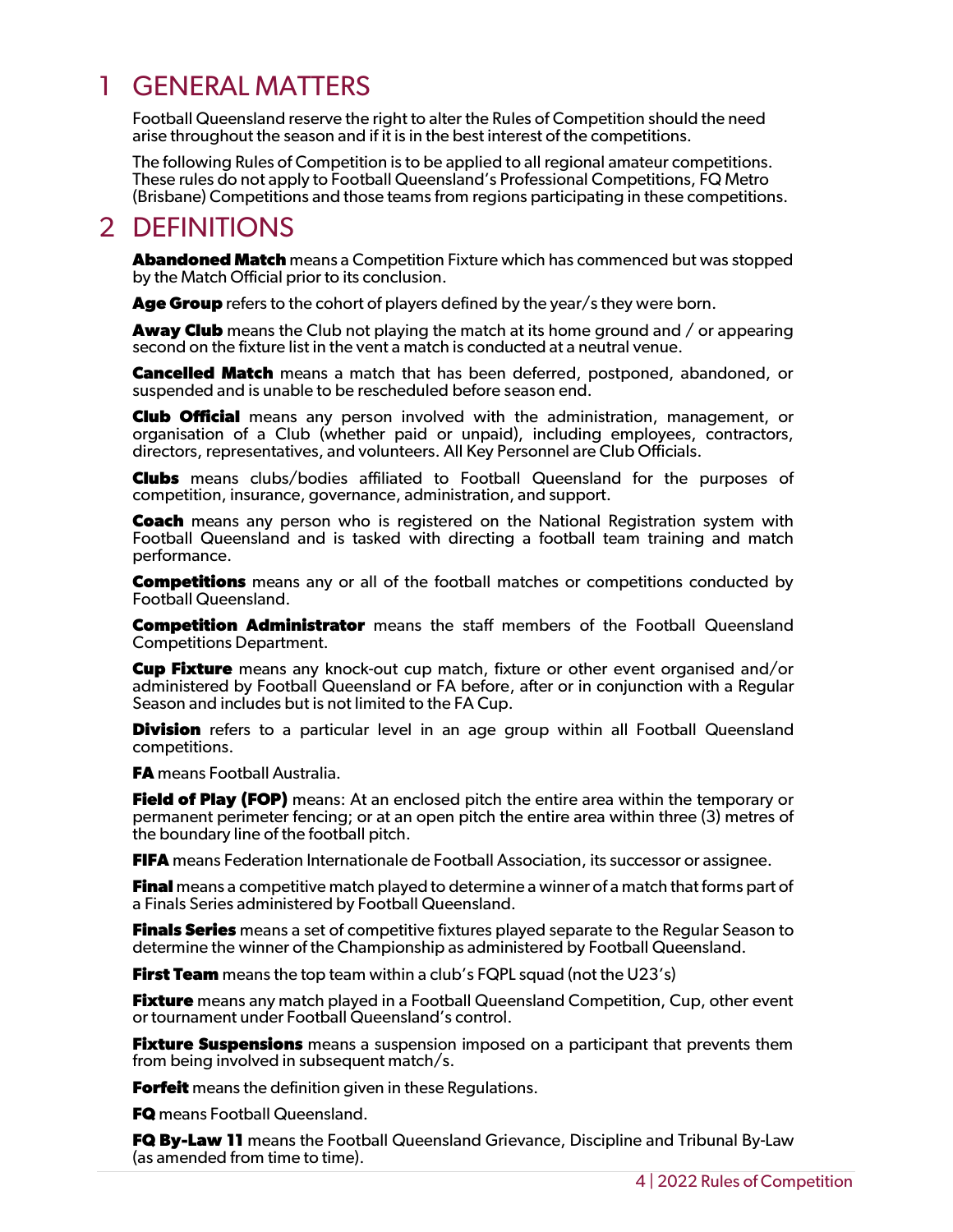**FQPL** means Football Queensland Premier League

**Goal Difference** means the difference between goals scored by a Club/Team (Goals For) and goals scored against a Club/Team (Goals Against) in a match or season.

**Home Club** means the Club playing the fixture or match at its home ground and/or appearing first on the fixture list in the event a match is conducted at a neutral venue.

**Host Club** means a Club which hosts one or more Competition Fixtures or Finals at its home venue, whether or not that Club participates in one of those Competition Fixtures or Finals Series matches or not.

**IFAB** means International Football Association Board, its successor or assignee.

**Laws of the Game (LOTG)** means the official laws of the game of football and futsal as promulgated by IFAB and FIFA.

**League** means a competition conducted by Football Queensland comprised of specific gender and age divisions, as declared by the Football Queensland Board.

**Match** see fixture

**Match Official** means a referee, assistant referee, fourth official, match commissioner, any person in charge of safety or any other person appointed by FA, Football Queensland, a Referee's Body, or a Club to assume responsibility in connection with a match.

**No Result** means recording a nil all score line in a Competitive Fixture with no points or goals awarded to either team. A 'No Result' is recorded as a Competition Fixture played.

**Non-Participation in a Fixture** means a player listed on the official Competitive Fixture (Match Record) who did not take to the Field of Play (FOP) during the match.

**Participants** One that participates, shares, or takes part in a football match including, but not limited to: players, coaches, club officials and club supporters (spectators).

**Premiership** means the round robin matches (both home and away) that a team competes in during a Regular Season in accordance with the Football Queensland Competition Regulations.

**Registered** means a player or Club official who is registered in accordance with the applicable Football Queensland Registration Regulations, and/or FA National Registration Regulations, including without limitation seeking an International Transfer Certificate (ITC) where applicable.

**Regular Season** means the time and Competition Fixtures the first and last round of the relevant competition and does not include Finals Series.

**Rules of Competition (RoC)** means referring to this document and all stipulations, policies, and statues herewith.

**Sanctioned Match** means any match/s Football Queensland approves to be played in accordance with the Football Queensland Sanctioning Policy. This includes matches to which Football Queensland does not appoint Match Officials to.

**Team** means a Football Team entered by a Club to play in Football Queensland Competitions.

**Under 23s (U23s)** means the complementary team to the wider FQPL squad.

**Unregistered** means a player or Club Official who is not registered in the National Online Registration System.

**Venue Managers** means football facilities not directly leased, owned or managed by a club.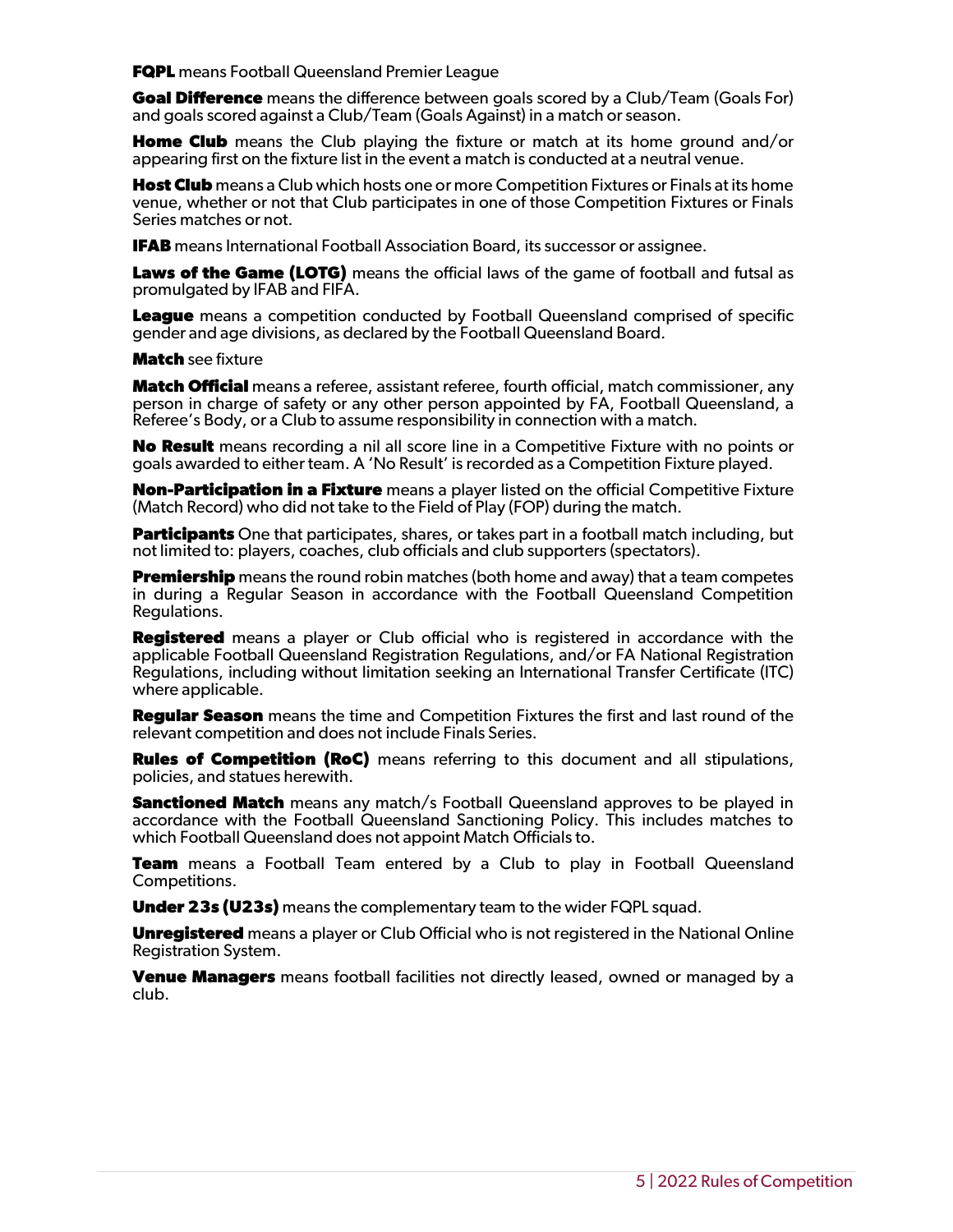# <span id="page-5-0"></span>3 Rules of Competition (RoC)

- <span id="page-5-1"></span>3.1 GENERAL
	- a) Football Queensland reserves the right to amend, change or alter these Competition Rules on an annual basis. In addition, Football Queensland reserves the right to amend, change or alter these Competition Rules should, in its opinion, the need arises during the season. The purpose of this is to ensure transparency, consistency, and best practice. The changing of the Rules mid-season would only occur in extraordinary circumstances.

## <span id="page-5-2"></span>3.2 COMPETITION REGULATIONS

- a) All matches under the jurisdiction of FQ and all affiliated Clubs will be played in accordance with the Laws of the Game. This includes all Regular Season and Finals Series matches.
- b) The Rules of Competition outlined herein are complementary to the official Laws of the Game (LotG) as determined by IFAB on an annual basis and can be foun[d here.](https://resources.fifa.com/image/upload/ifab-laws-of-the-game-2020-21.pdf?cloudid=d6g1medsi8jrrd3e4imp)
- c) All Clubs, Players and Officials must comply with and agree to abide by the regulations of Football Australia and Football Queensland including;
- i. National Registration Regulations.
- ii. National Disciplinary Regulations.
- iii. FA Code of Conduct and Ethics<br>iv. Grievance Resolution Regulatio
- Grievance Resolution Regulations.
- v. Member Protection Policy; and<br>vi. FQ Rules of Competition.
- FQ Rules of Competition.
- vii. Any other relevant or applicable statutes, policies or regulations including the FQ Disciplinary Regulations and FQ By-Laws.

## <span id="page-5-3"></span>3.3 COMPETITION STRUCTURE:

## 3.3.1 All Competitions

- <span id="page-5-4"></span>a) Clubs may not field more than one (1) team in a competition or division level unless the Club has applied for, and been granted, an exemption by Football Queensland. All decisions by Football Queensland regarding exemptions from this rule shall be at the discretion of Football Queensland and shall be final. There shall be no appeal from a decision made by Football Queensland.
- b) To field an additional team in a single division, the club must be able to field a full and separate compliment of players.
- c) FQ, with feedback from clubs, will determine the number of matches to be played in each division once the final composition is determined.
- d) In all competitive age groups and divisions, at the conclusion of the regular season, the team that finishes with the highest number of points are crowned the Premiers. In the event multiple teams are equal on points, refer to section 3.4.5. to determine their placing.
- e) At the conclusion of the fixture season, the top four (4) placed teams will participate in a Finals Series to determine the Grand Final Winners and Runners Up. In the event multiple teams are equal on points, refer to section 3.4.5. to determine their placing.
- f) In all Junior and Senior competitions, in the event a team has insufficient numbers to play a fixtured match, the highest division in each age group takes priority and must be filled, consideration will be applied if the difference between the two teams is significant. If a club fields a team in a lower division but not the higher division, both teams may be issued a forfeit and disciplinary action will be taken accordingly.
- g) FQ may instruct clubs to combine to form a team in a particular age if it is necessary to form a viable competition. The playing strip will be agreed to by both clubs at the start of the season with the Venue Manager's guidance.
- h) Refer to the regional addendum for competition structure and composition on offer for the relevant zone

#### <span id="page-5-5"></span>3.3.2 Senior Competitions

a) The composition of the Senior Divisions will be determined by FQ on an annual basis following receipt of nominations from registered clubs. Where possible there will be an FQPL and U23s in both Men's and Women's within the Zone, along with a First, Second and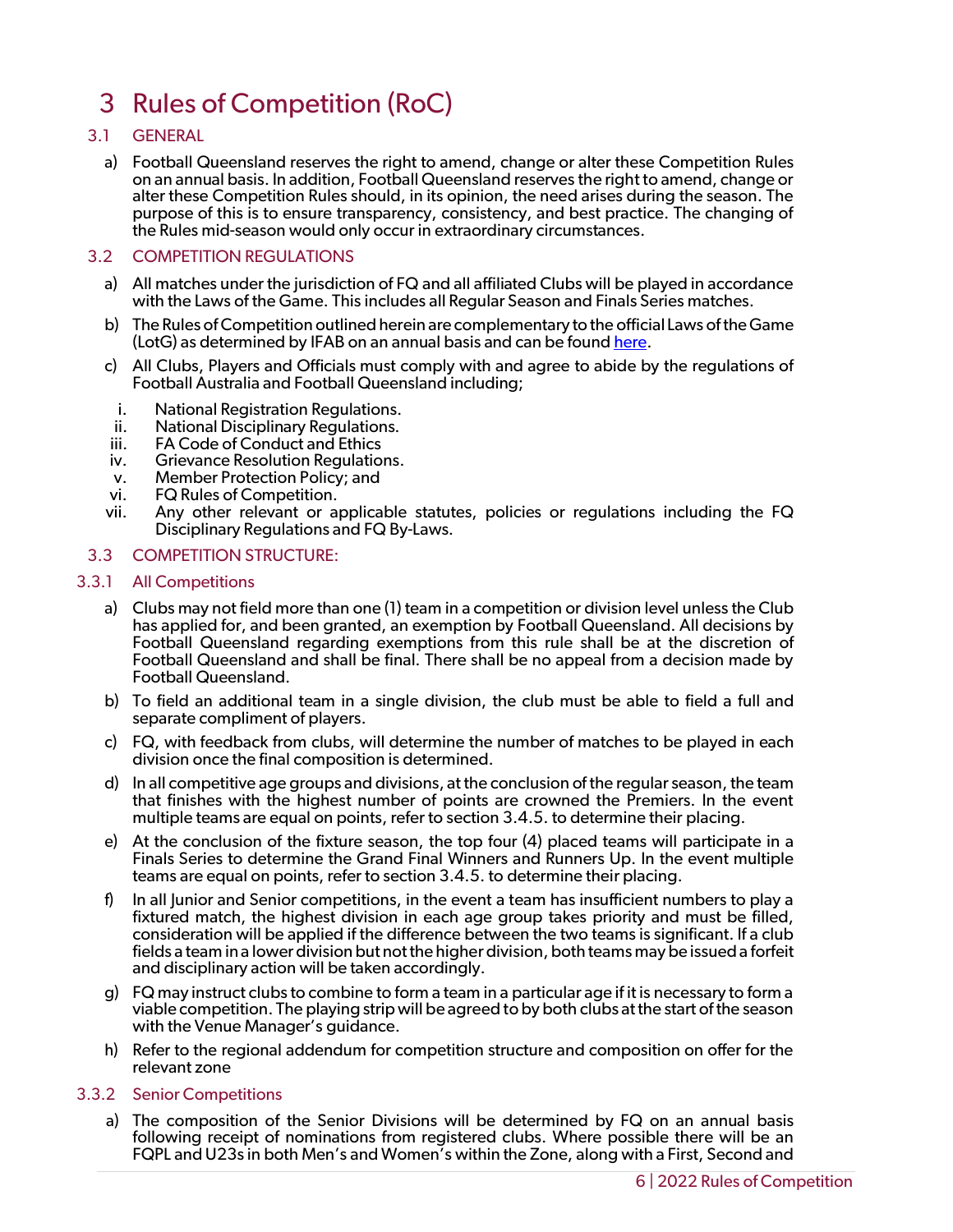Third Community Division for each gender in each Local Area.

b) Club's may only field one (1) team in a single FQPL Division. All clubs participating in FQPL must hold, and be compliant with, their relevant FQPL license.

### <span id="page-6-0"></span>3.3.3 Junior Divisions – Under 13 to Under 18

- a) The composition of the Junior Divisions will be determined by the FQ on an annual basis following receipt of nominations from registered clubs and, where applicable, a series of grading matches. Where possible there will be multiple divisions for each age group. All junior divisions are to be sanctioned by FQ prior to commencement.
- b) Within each age group clubs may field more than one team, with approval from the Competition Administrator, in any Division irrespective of the number of teams they field in other Divisions of that age group. Each team must be able to field a full and separate compliment of members.
- c) Players may not play for another team in the same Division from the same club. Clubs playing a player in both of its teams will be deemed to have played an ineligible player and may face disciplinary action and sanctions.
- d) Players from a separate division in the age group may play into another of their club teams within the provision of Clause 4.5. (Player Eligibility).

### <span id="page-6-1"></span>3.3.4 Junior Divisions – Small Sided Football (SSF):

- a) The age groups of Under 5 to Under 11 will play Formats according to the National curriculum as issued Football Australia and Football Queensland.
- b) Full details of formats and guidelines will be issued to clubs prior to the commencement of the playing season, once received from FA
- <span id="page-6-2"></span>c) There are no finals in SSF divisions, and no records are kept of the scores of games.

### 3.3.5 Junior Divisions – Under 12s

- a) The age groups of Under 12 will play Formats according to the National Curriculum as issued Football Australia and Football Queensland.
- b) Full details of formats and guidelines will be issued to clubs prior to the commencement of the playing season, once received from FA
- c) There are no finals in the U12s, where necessary match records will be kept internally for the purpose of U13 grading for the following season.

#### <span id="page-6-3"></span>3.3.6 Masters

- a) The composition of the master's competitions will be determined by FQ on an annual basis following receipt of nominations from registered clubs. Where possible there will be a First and Second Division for each age group. All Masters competitions/games are to be sanctioned by FQ prior to commencement.
- b) No Slide Tackles are allowed (including Goalkeepers). A Slide Tackle occurs when two or more players are challenging for the ball and any of them "slide" for the ball. Any challenge not made on two feet is to be considered a Slide Tackle. There must be a slide AND a tackle before the challenge can be penalised, but there does not have to be contact between the players. A player is considered to be challenging an opponent for the ball if the opponent is within a radius of one (1) metre of the player. These rules apply to a goalkeeper who chooses to play or attempts to challenge for the ball with his feet. They do NOT apply to a goalkeeper playing or attempting to play the ball with her hands.
- c) No tackling from behind is allowed. A tackle from behind will be penalised
- d) Within each division clubs may field more than one team however each team must be able to field a full and separate compliment of members.
- e) Players may not play for another team in that Division from the same club. Clubs playing a player in both of its teams will be deemed to have played an ineligible player and may face disciplinary action and sanctions.

#### <span id="page-6-4"></span>3.3.7 Additional Competitions:

a) FQ may conduct additional competitions as it deems appropriate before, during or after the competition season, providing the rules and competitions are sanctioned by FQ for this competition prior to the commencement of the competition (includes cup competitions).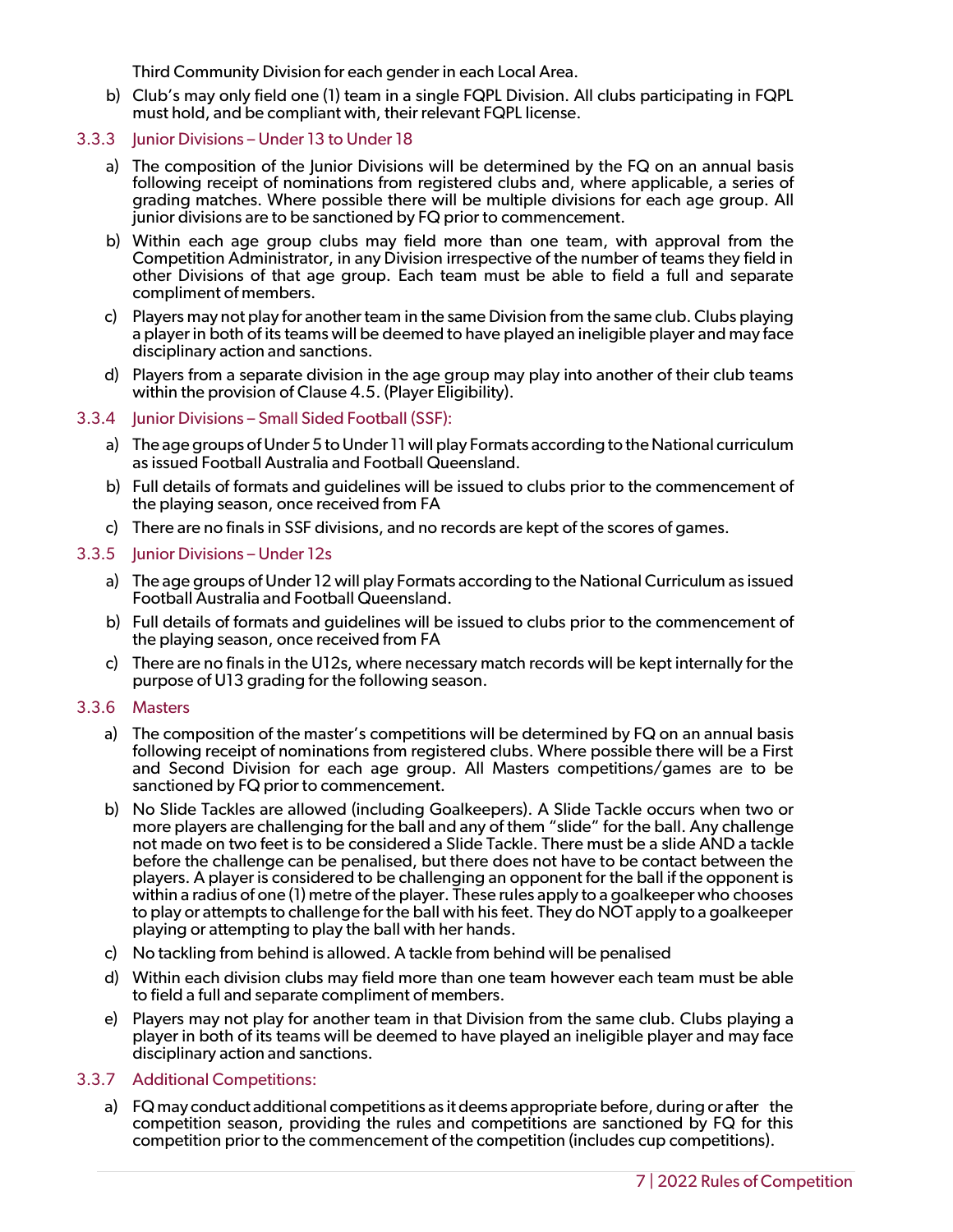b) All additional competitions are subject to (and should be read in conjunction with) these Rules of Competition and additional Rules. In the event of an omission or inconsistency between these Rules and the Additional Rules, Football Queensland will determine and rule on the interpretation.

## <span id="page-7-0"></span>3.4 COMPETITION DETAILS:

## 3.4.1 Match Scheduling:

- <span id="page-7-1"></span>a) FQ will arrange and publish the dates, times, and venues of all junior and senior competitions on the competition management system (GameDay), considering advice from host clubs and venues on venue availability;
- b) Match scheduling for any competition should be completed no later than one (1) week prior to the commencement of each competition.
- c) All FQ matches take precedence in scheduling over non-FA affiliated matches at all Football Queensland Clubs.
- <span id="page-7-2"></span>d) The highest-level competition will take precedent over any other scheduled fixtures.

### 3.4.2 Alteration to fixtures:

- a) Alterations to the fixture list should be made no less than 14 days in advance of the scheduled fixture and must include the written agreement of the opposing club.
- b) In the best interest of the fixture being played, FQ may alter the playing field and/or starting time for a game at short notice for extenuating circumstances such as the weather, fixture clashes, availability (or failure) of lighting, and extra time in other games. Under the above circumstances' clubs may be asked to negotiate alternative venue.
- c) In extenuating circumstances, within the 14 day window, Clubs may apply to FQ to alter a fixture without the approval of the opposing club. The application must be supported with relevant evidence.
- d) Designated catch-up, or cup fixture weekends, will only be used in the case of postponed or abandoned fixtures.
- e) Changes requested by clubs within the 14-day time period will not be considered by FQ, unless 3.4.2.c applies.
- f) FQ in its sole discretion reserve the right to decline any fixture alteration request. The decision on that matter is final and is not subject to appeal.

#### <span id="page-7-3"></span>3.4.3 Match Results:

- a) The following points will be awarded for matches during the Regular Season:
	- i. Win  $=$  3 points
- ii. Draw  $=$  1 point
- iii. Loss = 0 points
- iv. Bye  $= 0$  points
- <span id="page-7-4"></span> $v.$  No Result = 0 points

#### 3.4.4 Duration of Matches – All age groups Junior/Senior:

- a) Under 5 to 11 game times shall be as per [MiniRoos National Playing Formats and Rules](https://www.playfootball.com.au/sites/play/files/2020-01/Playing-Formats-and-Rules.pdf)
	- i. Under 5 will follow all U6 MiniRoos Football Guidelines.
- b) The duration of matches for each age group are outlined in the table below. After normal time in each half, the match official may add on injury/stoppage time if required. The match official has the right to abandon any fixture match if, in their opinion, playing conditions compromise player safety.
- c) There will be no time added in Junior games, unless there is a serious injury requiring an ambulance to be called to remove the injured player from the playing field.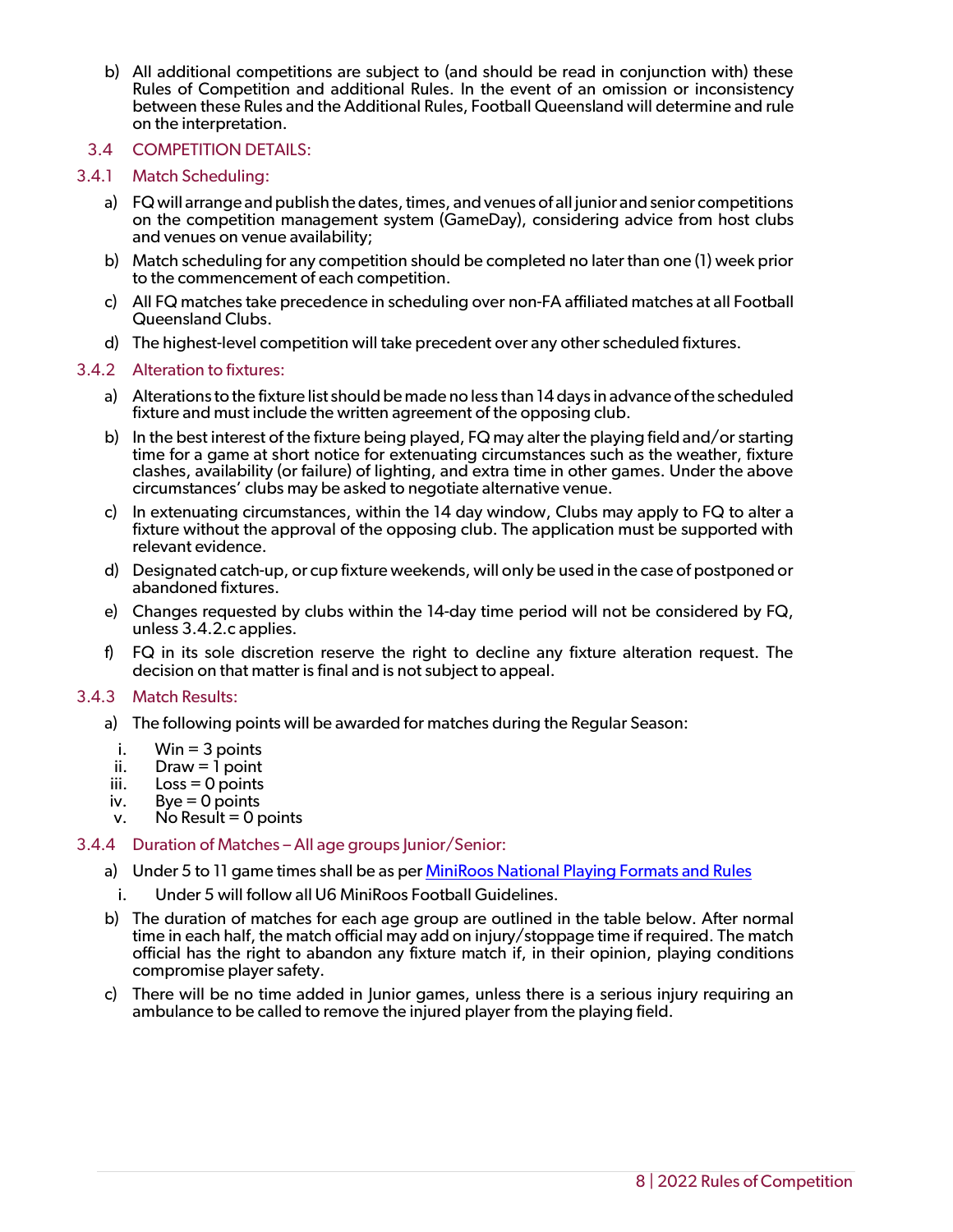| Competition         | <b>Duration</b>    | Interval  |
|---------------------|--------------------|-----------|
| <b>Seniors</b>      | $2 \times 45$ mins | 5-15 mins |
| Under 18            | $2 \times 45$ mins | 5-15 mins |
| Under 17            | $2 \times 45$ mins | 5-15 mins |
| Under 16            | $2 \times 40$ mins | 5-10 mins |
| Under 15            | $2 \times 40$ mins | 5-10 mins |
| Under 14            | $2 \times 35$ mins | 5 mins    |
| Under 13            | $2 \times 30$ mins | 5 mins    |
| Under <sub>12</sub> | $2 \times 25$ mins | 5 mins    |

## <span id="page-8-0"></span>3.4.5 Procedures to Determine Placing after Regular Season:

- a) The position of each team at the conclusion of the regular season will be determined based on the following criteria:
	- i. Highest number of points accumulated during the Regular Season.
- b) If two (2) or more teams are level on points accumulated in any junior/senior division, the following criteria shall be applied, in order, until one (1) of the teams can be determined as the higher ranked:
	- i. Highest goal difference.
- ii. Highest number of goals scored.
- iii. Highest number of points accumulated in matches between the teams concerned.
- iv. Highest goal difference in matches between the teams concerned.
- v. Highest number of goals scored in matches between the teams concerned.
- <span id="page-8-1"></span>vi. Play off between the teams at time and venue as determined by FQ.

#### 3.4.6 Substitution of Players:

- a) For all FQPL Men's First Team Regular Season matches, each team will be permitted to use a maximum of five (5) substitutes;
	- i. To reduce disruption to the match, each team will have a maximum of three (3) opportunities to make substitutions during the game; substitutions may also be made at half-time;
- ii. If either team make a substitution at half-time, this will not count as one (1) of the three (3) opportunities for either team;
- iii. If both teams make a substitution at the same time, this will count as one (1) of the three (3) opportunities for each team;
- iv. First Teams will be permitted to have up to a maximum of 16 players (4 outfield, 1 RGK or
- v. Teams will be awarded one (1) additional substitution opportunity in extra time, in the event any of the above competitions proceed to extra time.
- b) For all other divisions, unlimited interchange will be permitted, with no more than five (5) substitute players permitted to be named on the team sheet.
- c) Only players names correctly listed on the team sheet are permitted to take part in the match.

## <span id="page-8-2"></span>3.5 INCOMPLETE FIXTURES:

- a) In such cases where it can be proven beyond reasonable doubt that spectator interference causing abandonment has been inspired by a person or persons directly associated with any Member Club, that Member Club may be deemed guilty of serious misconduct through association and shall be liable to such penalty as determined by FQ. (See Appendix 1 – Schedule of Fines & Charges).
- b) Any team which causes a match to be terminated before its natural conclusion through actions of their own participants shall be deemed to have committed misconduct against FQ and the offending club will be liable to such penalty as determined by FQ (See Appendix 1 –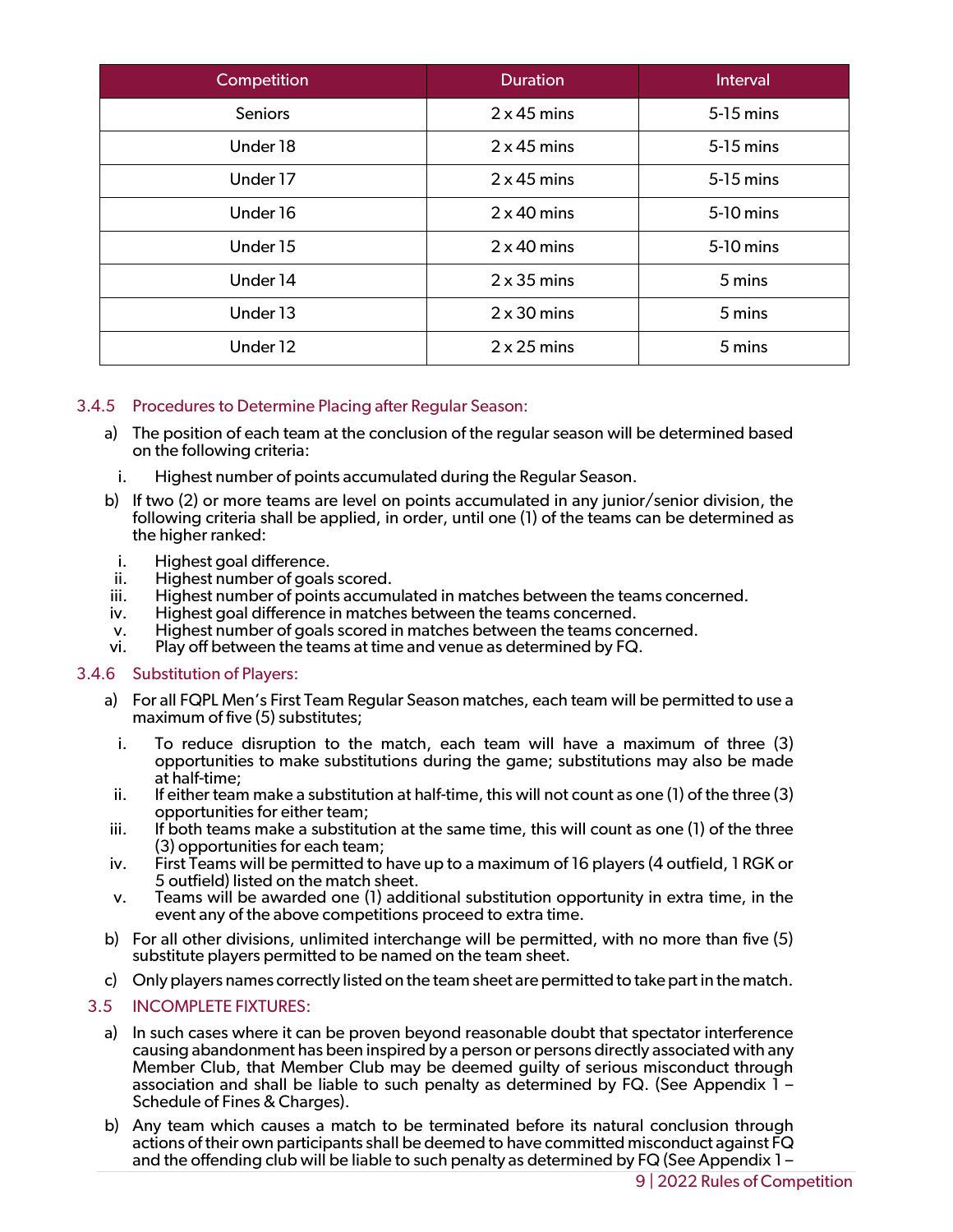Schedule of Fines & Charges).

- c) Any match abandoned as a result of the actions of their own participants will, in addition to the above, have their match deemed as a forfeit to the opposition.
- <span id="page-9-0"></span>3.6 APPLICATION FOR DEPARTURE FROM FIXTURES:
	- a) Any application for departure from fixtures shall be in writing to the CA at least fourteen (14) working days prior to the date scheduled. Each request will be determined on its merits.
	- b) Any team with 4 or more players unavailable due to football representative duties approved by FQ may be entitled to have their match postponed. Applications must be made at least fourteen (14) working days prior to the scheduled fixture.
	- c) A club may make an application to FQ to postpone a fixture in the event of unforeseen circumstances. FQ may request the club to supply supporting evidence. FQ in its sole discretion reserve the right to decline any departure request. The decision on that matter is final and is not subject to appeal.

## <span id="page-9-1"></span>3.7 NON-PARTICIPATION IN A MATCH (FORFEITS):

- a) In the event that a home or visiting team is not ready to commence a match within fifteen (15) minutes of the scheduled kick-off time (including the readiness of the venue; e.g. goal netting, line-markings, etc), the match will be deemed a forfeit and the opposing team shall be awarded the full points and be deemed to have won the match by a score of three (3) goals to nil (0); unless circumstances are beyond their control.
	- i. Any club who receives a forfeit due to venue standards must contact FQ via email prior to 12pm of the next business day and outline the events that led to the match not being played.
- ii. A team deemed to have forfeited a match in the above circumstance may submit a request to replay the match within 3 days of the forfeit if they believe the forfeit was caused due to extenuating circumstances. FQ will review the request and deliver a determination, the determination of FQ is final and not subject to appeal.
- b) Should a Club forfeit a match prior to kick-off, the opposing team shall be awarded the full points and be deemed to have won the match by a score of three (3) goals to nil (0).
- c) Should a Club abandon or forfeit after a match has commenced, the opposing team shall be awarded the full points and be deemed to have won the match by a score of three (3) goals to nil (0), or the actual goal difference, whichever is the greater.
- d) A Club who forfeits a match will be subject to penalties by FQ (See Appendix 1 Schedule of Fines & Charges), plus compensation of their opponents as adjudicated by FQ.
- e) Any team refusing or failing to play the team against which it has been drawn, shall be deemed to have forfeited the game.
- f) Any team that has forfeited a match on three (3) or more separate occasions in the same competition will be issued a show cause as to why they should not be withdrawn from the competition. The decision of FQ to withdraw a team from a competition shall be in its absolute discretion and is not subject to appeal.

#### <span id="page-9-2"></span>3.8 WITHDRAWAL FROM COMPETITION SEASON:

- a) If any team in the competition withdraws, or is removed/suspended during the fixture season, the following will apply accordingly;
	- i. If the first cycle (round) of fixtures wasn't completed in its entirety, then the recorded results for that team will be deleted and a Bye in the competition may be substituted;
- ii. If the second, or subsequent, cycle (round) of fixtures wasn't completed in its entirety than the results of the uncompleted cycle will be deleted while the results for all completed cycles will remain.
- b) FQ may re-arrange the draw so that the teams that were due to play the withdrawing team have a bye. Where the competition already had a bye in each round, FQ may change the draw as it sees fit to eliminate the bye.
- c) FQ reserves the right to negotiate with another club/team to come into the competition as a replacement. FQ also reserves the right to decide how points are attributed to the replacement team for the remainder of the season.
- d) The withdrawn club involved will be subject to potential disciplinary action, sanction, and penalties by FQ (See Appendix 1 – Schedule of Fines & Charges).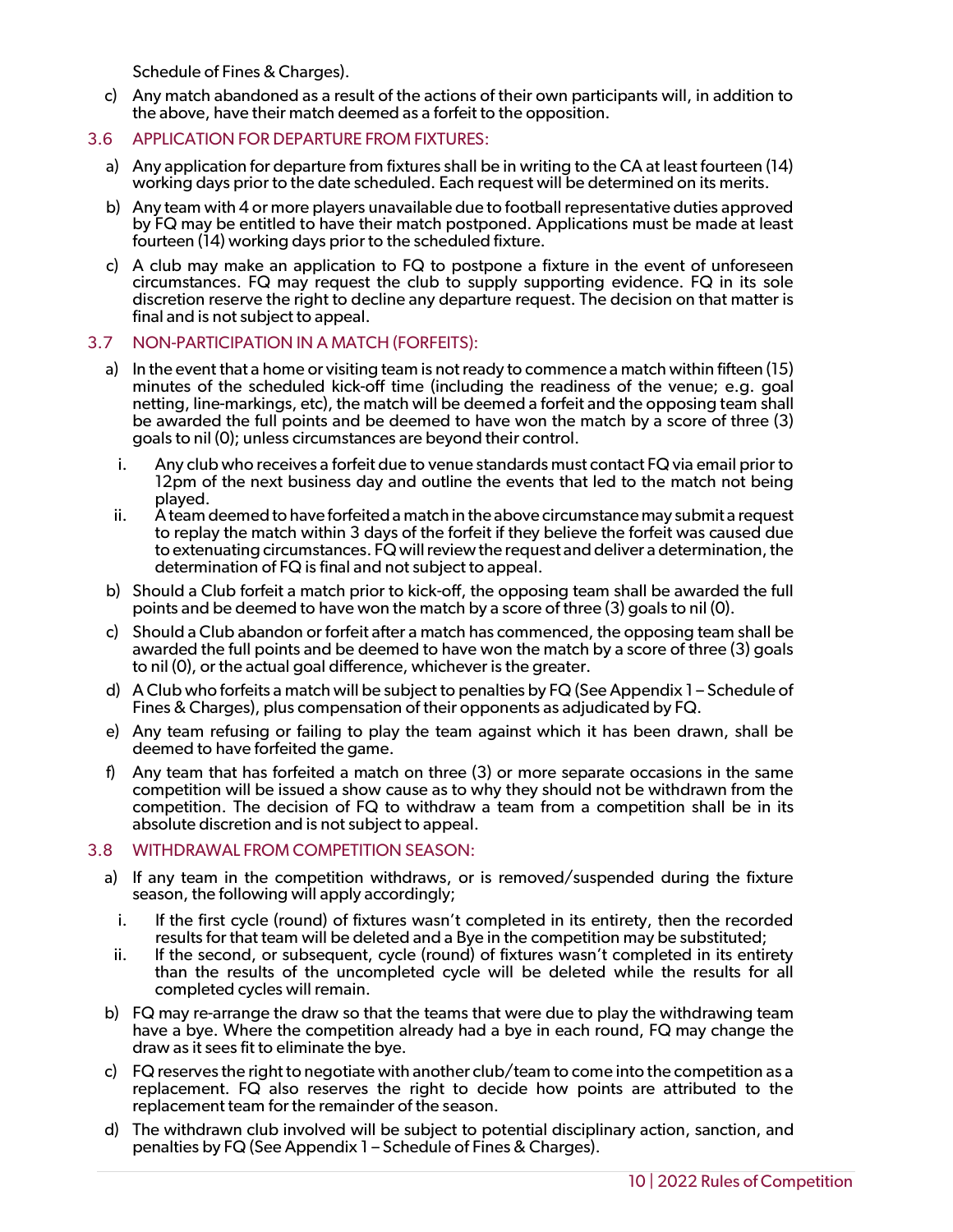## <span id="page-10-0"></span>3.9 ADDITION TO COMPETITION SEASON:

- a) If a club or team requests to be added to the competition and is successful, then the following will apply;
	- i. If a team enters on or before 50% of the first round (cycle) of fixtures has been played, then the team will replay any missed matches from that round.
- ii. If a team enters after 50% of the first round (cycle) of fixtures but before the first round has been completed, then the team will not play any missed fixtures and all future fixtures involving the new team will be played for no points until the next round of fixtures starts.
- iii. The above will also apply to the second, and any subsequent, round of matches.
- b) For the purpose of the above, the 50% mark of fixtures for an 8, 10, and 12 team competition is round 3, 4 and 6 (and their corresponding second and subsequent round fixtures).
- c) In the event these provisions create an anomaly, or are impossible to adhere to, then FQ will determine, in its sole discretion, the application of the above rules.
- d) The club of the additional team involved will be subject to the relevant penalties by FQ. (see appendix 1 – Schedule of Fines and Charges).

## <span id="page-10-1"></span>3.10 DELAYED, POSTPONED AND CANCELLED MATCHES:

- a) Matches may be postponed or delayed by FQ on advice from match officials, nominated representatives and venue clubs.
- b) FQ reserve the right to reschedule all postponed matches at a place and time as it sees fit. Consideration will be taken as to where games were to be played.
- c) FQ reserves the right to record any outstanding fixtures that have not been completed by no later than one (1) week after the conclusion of the fixture season as a 0-0 draw.
- d) FQ may decide as its sole discretion and in consultation with the host Club/Venue to postpone an earlier match/s to ensure later match/s still proceed.

### <span id="page-10-2"></span>3.11 SUSPENDED OR ABANDONED MATCHES:

- a) Once a match has commenced, the Match Referee has sole responsibility to determine if the match should be suspended or abandoned due to severe adverse weather conditions or matters that may compromise the safety of the participants of the match.
- b) Where a match is abandoned due to adverse weather conditions, the match shall be replayed unless 50% of the match has been played, in which case the result at the time of the abandonment shall stand as the result of the game.

#### <span id="page-10-3"></span>3.12 REQUEST FOR REPLAY OF ABANDONED MATCH:

- a) Should a fixture be abandoned, FQ shall take into consideration the following factors when considering a request for a replay:
	- i. Reasons why the fixture was abandoned.
- ii. The time of abandonment.
- iii. The result at the time of abandonment
- iv. The impact on the final league standing of this fixture.
- b) Any Club who is found to be responsible, either directly or indirectly, for the abandonment of a fixture, may be subject to disciplinary sanctions (i.e., loss of points and fines), to be determined by FQ (See Appendix 1 – Schedule of Fines & Charges);
- c) FQ may decide to direct any of the following outcomes in the case of play abandonment due to the action of one or both teams:
- i. That the match be replayed.<br>ii. The game be recorded as a
- The game be recorded as a 3-0 win in favour of the opposing team, unless the score at the time of abandonment was of a greater margin in favour of the opposing team, and the points will be awarded to the opposing team.
- iii. The game be recorded as "NO RESULT" no points or goals to be awarded to either team.
- iv. Impose a fine, suspend, expel, or take whatever disciplinary action it deems necessary against the offending club/s, player/s, and official/s.
- <span id="page-10-4"></span>3.13 FINALS SERIES DETAILS:
- <span id="page-10-5"></span>3.13.1 Format:
	- a) The top four (4) teams at the conclusion of the Regular Season will participate in the Finals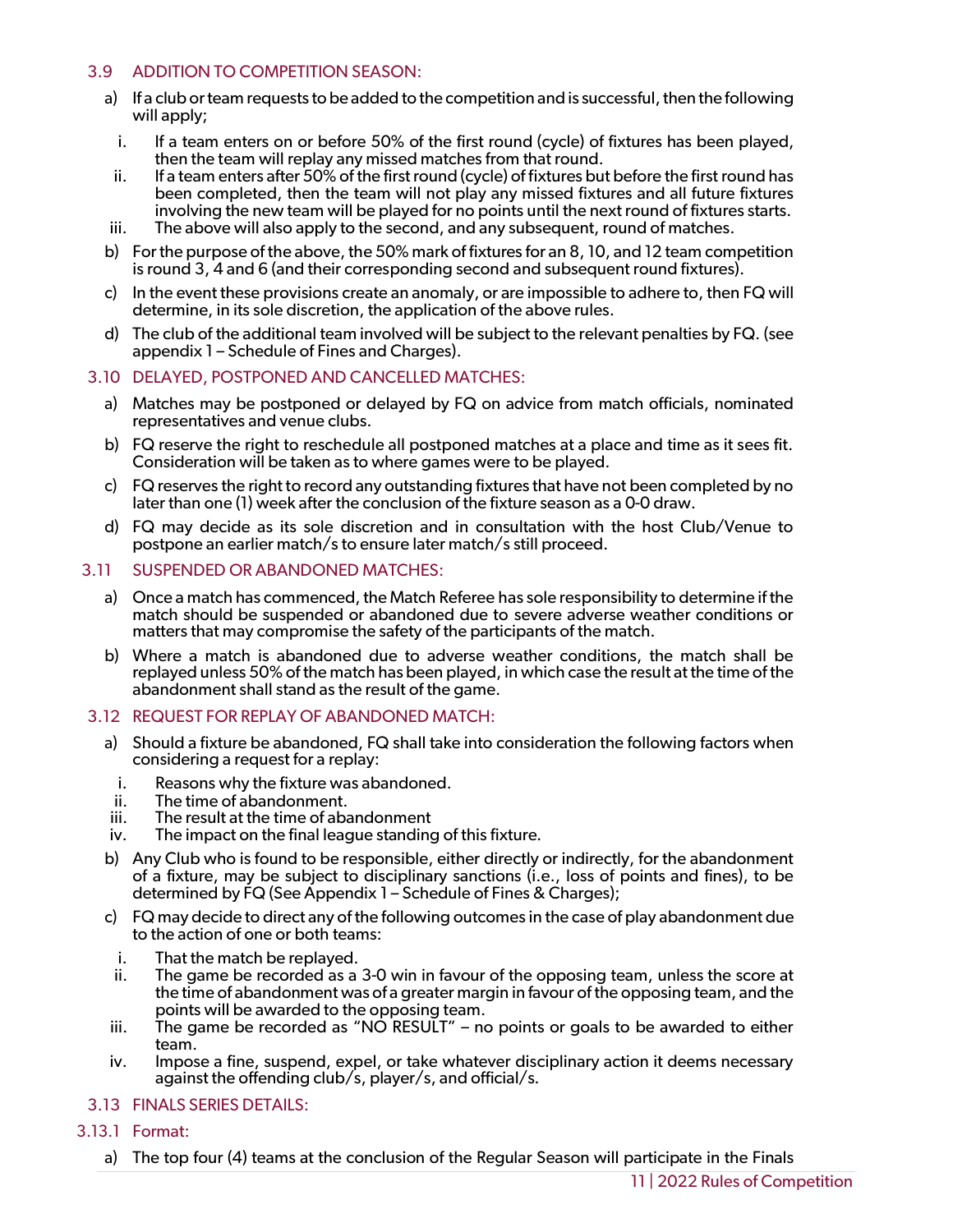Series.

b) The tables below explain the finals format for each competition.

| <b>Competitions</b>                | <b>Final Type</b>        | Teams                              |  |  |  |  |
|------------------------------------|--------------------------|------------------------------------|--|--|--|--|
| FQPL Men, Women, U23s and<br>Youth | Semi Final 1             | $3rd$ vs $4th$                     |  |  |  |  |
|                                    | Semi Final 2             | $1st$ vs $2nd$                     |  |  |  |  |
|                                    | <b>Preliminary Final</b> | Loser Semi 2 vs Winner Semi 1      |  |  |  |  |
|                                    | <b>Grand Final</b>       | Winner Semi 2 v Winner Preliminary |  |  |  |  |

| <b>Competitions</b>                          | <b>Final Type</b>  | Teams                         |
|----------------------------------------------|--------------------|-------------------------------|
|                                              | Semi Final 1       | $2nd$ vs $3rd$                |
| Community Men, Women,<br>Juniors and Masters | Semi Final 2       | $1st$ vs $4th$                |
|                                              | <b>Grand Final</b> | Winner Semi 1 v Winner Semi 2 |

c) The team which finished in the higher position at the conclusion of the Regular Season will be considered the home team.

## <span id="page-11-0"></span>3.13.2 Location:

- a) All finals (excluding the Grand Final) will be held at the home team venue, subject to the venue being suitable to host finals fixtures. FQ is the sole determinant on whether a venue is suitable to host a final.
- b) Clubs who have the right to host may waive their right to host a final, in which case FQ becomes the sole determinant on the location of the final.
- c) FQ may choose to honour any pre-existing agreement pertaining to the location of Finals and/or Grand Finals. This may include, but is not limited to, the following scenarios.
	- i. The rights to host the Finals/Grand finals alternates between two (or more) venues on an annual basis.
- ii. Finals/Grand Finals are played in a single location on an annual basis.
- iii. The right to host all Finals/Grand Finals is determined on the outcome of a single competition.
- d) Where there is already no pre-existing agreement for the hosting rights of Grand Finals. FQ may allow clubs to apply for the rights to host. A formal process will be followed, and any decision made by FQ is final and not subject to appeal.

## <span id="page-11-1"></span>3.13.3 Procedures to Determine the Winner of all Competitive Finals Series

- a) In general, If, at the conclusion of any match in the Finals Series, the scores between the teams are equal, then extra time of two (2) equal periods of fifteen (15) minutes for senior men and women, and 10 minutes for all other divisions and ages, will be played. The conditions of FIFA Law 8 will apply.
- b) If scores remain equal at the conclusion of both periods of extra time, penalty kicks will be taken, in accordance with FIFA Laws of the Game, to determine the winner of the match.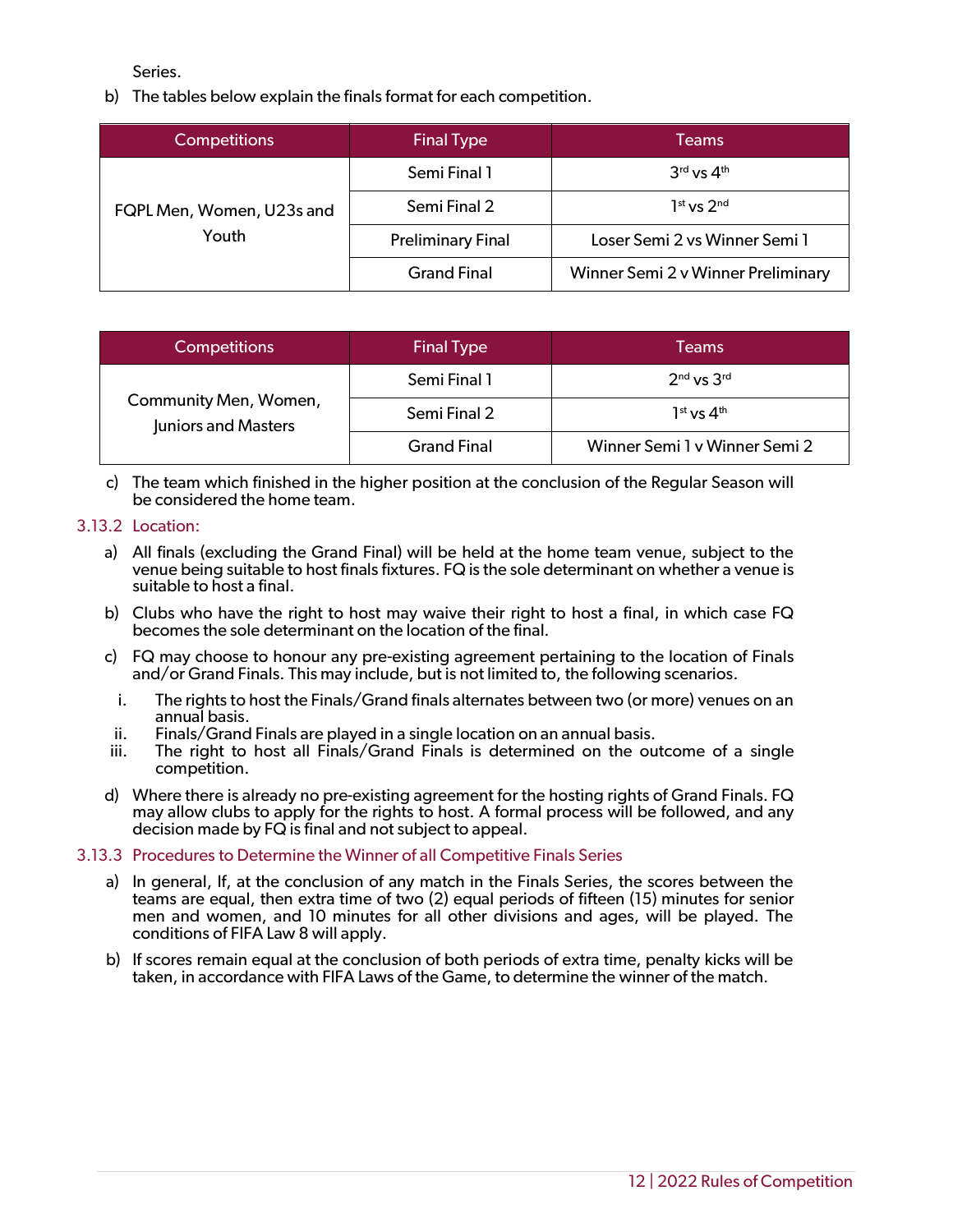# <span id="page-12-0"></span>4 PLAYER REGISTRATION AND ELIGIBILITY:

## 4.1 PLAYER REGISTRATION:

- <span id="page-12-1"></span>a) All players participating in competitions under the jurisdiction of FQ, may only be registered as Amateur Players in line with the provisions established in the National Registration Status [and Transfer Regulations.](https://www.footballaustralia.com.au/sites/ffa/files/2021-11/21-09%20National%20Registration%2C%20Status%20and%20Transfer%20Regulations%20%28Final%29.pdf)
- b) Amateur Players are permitted to be registered at any time. However, Amateur players are not permitted to re-register with another club within their zone after 30th June each year. This is only applicable to players within the same zone, players from another zone (or member federation) are also permitted to register at any time. These players may still be subject to finals eligibility clauses.
- c) New registrations outside the regular registration period must appear on the active player report, available from PlayFootball, in order for the newly registered player to be included in the next competition game.
- d) The registration of a player with a Club is effective from the date of registration as approved (made active) on Play Football online registrations. Unless cancelled earlier, registration is effective from the date of registration until 31st December of that year.

### <span id="page-12-2"></span>4.2 AMATEUR PLAYER REGISTRATION PROCESS:

- a) When registering an Amateur Player for the season, the Club must complete the Registration process as defined by FA and FQ on the National Online Player Registration System. In 2022 that will be the PlayFootball system.
- b) Football Queensland will request any [International Transfer Certificates](https://www.footballaustralia.com.au/sites/ffa/files/2021-02/Guide%20to%20ITCs%20and%20Minor%20Applications%20%28ITCs%29%20%282021%29%20Final.pdf) (ITC) necessary for players that were last registered with an overseas Federation.
- c) On fulfillment of all requirements, the Player will be registered to FQ.

## <span id="page-12-3"></span>4.3 PLAYER INSURANCE:

a) Personal Accident, Management Liability and Associated Public Liability Insurance cover is taken out by Football Queensland through GowGates insurance brokers. Policy details and claims procedures are available on the FQ website.

## <span id="page-12-4"></span>4.4 VISA PLAYERS:

- a) If the player's country of birth is not Australia, clubs must check the player's residential/visa status prior to registration. Clubs must abide by all appropriate regulations as advised by Football Australia and Football Queensland;
- b) Football Queensland will request any International Transfer Certificates (ITC) necessary for players that were last registered with an overseas Federation.
- c) The number of Visa players a Club is permitted to sign can be found below.
	- i. The number of visa players permitted for an FQPL squad is subject to the relevant FQPL License.
- ii. The number of Visa Players permitted for all other squads is unlimited.

## <span id="page-12-5"></span>4.5 PLAYER ELIGIBILITY:

## 4.5.1 General:

- <span id="page-12-6"></span>a) The eligibility of a player to participate in matches under the jurisdiction of the FQ is finalised upon receipt and approval of all necessary forms and appropriate clearances by FQ;
- b) A player is eligible to play in matches under the jurisdiction of FQ, provided they are registered in line with Football Australia National Registration Status and Transfer Regulations and Football Queensland Registration Procedures.
- c) A player is eligible to play in matches under the jurisdiction of FQ, provided they are not under suspension by any Federation; it is the responsibility of the player and club to be aware of their suspension status.
- d) A registered player is eligible to take part in matches under the jurisdiction of FQ provided their name appears on the team sheet prior to the commencement of the match, or by the conclusion of half-time as outlined in the Competition Rules;
- e) For matches using substitution rules, a player who is listed as a Reserve and does not take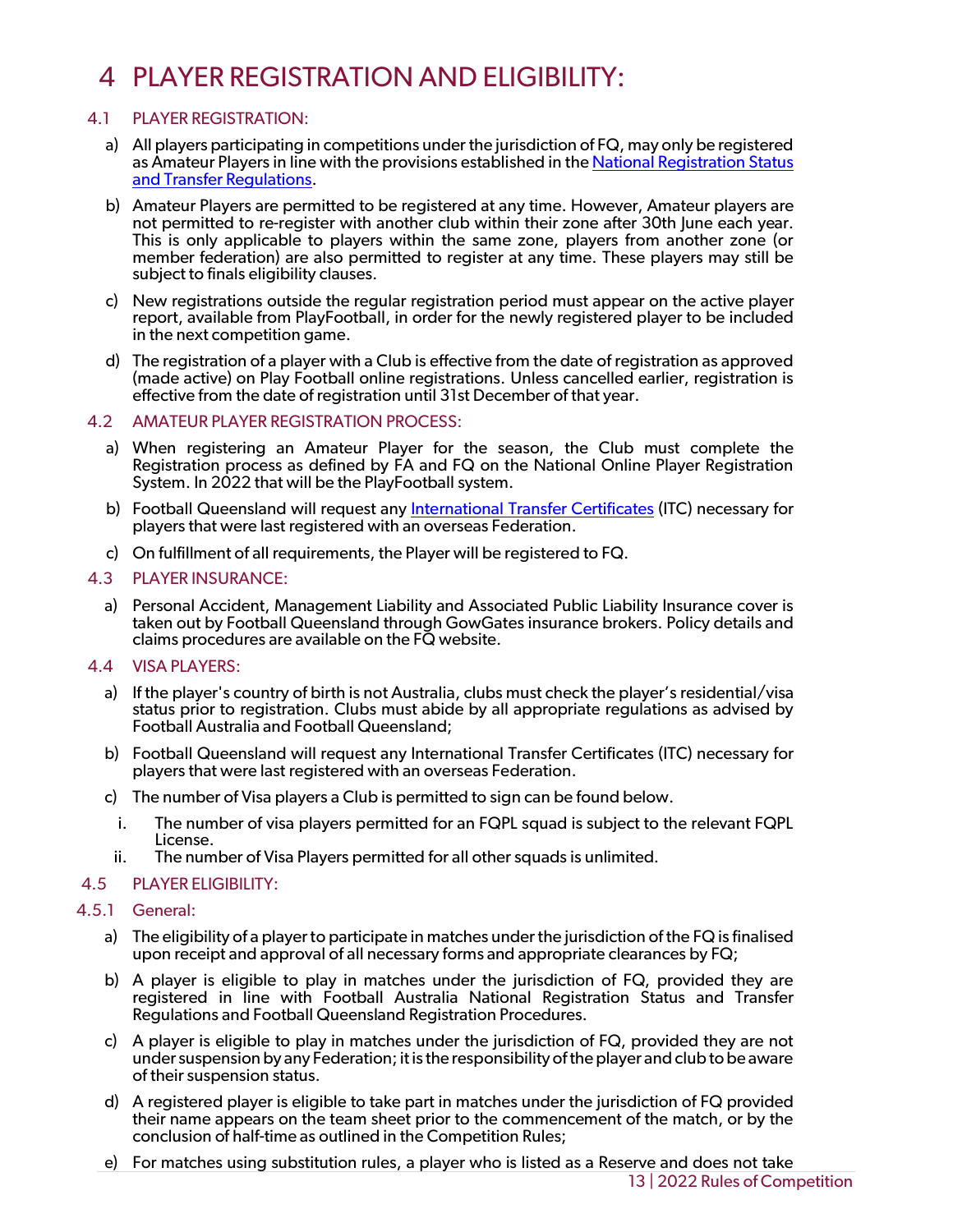the field is deemed not to have played;

f) For matches using interchange rules, any player who is listed on the team sheet is deemed to have played, unless marked DNP (did not play) by the match officials.

## <span id="page-13-0"></span>4.5.2 Senior Competition

- a) Players must be turning 16 years of age (male), or 15 years of age (female), during the calendar year to register to play in senior men and women competitions. Players who are eligible may play in both the senior competitions and in the junior competition they qualify for.
- b) Eligible junior players can be borrowed into senior competitions without restriction.
- c) There will be no restriction on the movement of players between FQPL and U23 match-day squads on a week-to-week basis.
- d) Clubs may demote a maximum of four (4) players from the previous roundto a single division lower. They may not demote a player more than one (1) division in a given round. E.g. A player cannot be demoted from Division 1 to Division 3.
- e) If an FQPL player has played one third (1/3) of competitive fixtures in the FQPL competition, they will be ineligible to play outside the FQPL and Under 23 competitions.
- f) Players who are deemed finals-eligible in any division are also deemed finals-eligible for any higher division.
- g) Players who participate in the master's competition, are also eligible to participate without restriction in the Senior Competitions.
- h) Players who are deemed eligible for finals in their respective junior competitive competition are able to be borrowed into the Senior Teams' Finals Series without restriction.

## <span id="page-13-1"></span>4.5.3 Junior Competition

- a) Players must participate in their eligible age unless the Club has insufficient players of that age for a team. In that circumstance, players one (1) age below may be included to make a team.
- b) The integrity of the highest-level division in each age group should receive priority. Wherever possible FQ are required to provide a top tier Division 1 competition in every designated junior competitive age group U13 - U17.
- c) A team using a player from a lower division/age group at the expense of available players from their own team is in breach of the spirit of this rule and may be subject to disciplinary action.
- d) Players may play up one (1) age group into any division except in the following circumstances
	- i. The age group the player currently plays in, and seeks to play in, has two (2) or more divisions. In which case, the player may only play one (1) division lower than the level they currently play at. For example, an U14 Division 1 player may only be permitted to play up into a U15 Division 2 team, they will be ineligible to play into the clubs U15 Division 3 team.
- e) Players who are deemed eligible for finals in their junior competition are able to be borrowed into Senior Teams' Finals Series without restriction.

## <span id="page-13-2"></span>4.5.4 Small Sided Football

- a) Players must turn at least four years of age during the calendar year to register.
- b) Clubs may apply to FQ to run their own internal MiniRoos competition. FQ may decline this application in its absolute discretion, this is not subject to appeal.
- c) In the event FQ grants the application all players must still be registered on the National Registration System.
- d) In 2022, Football Queensland requires all players participating in MiniRoos Competitions (U5 – U12) to play in their relative age group. Dispensation may be granted in extenuating circumstances, all requests must be received in writing to Football Queensland. E.g. Players participating in U10 competitions must be born in 2012.
- e) FQ Academy players are eligible to play above their relative age groups, without the need to apply for dispensation from Football Queensland.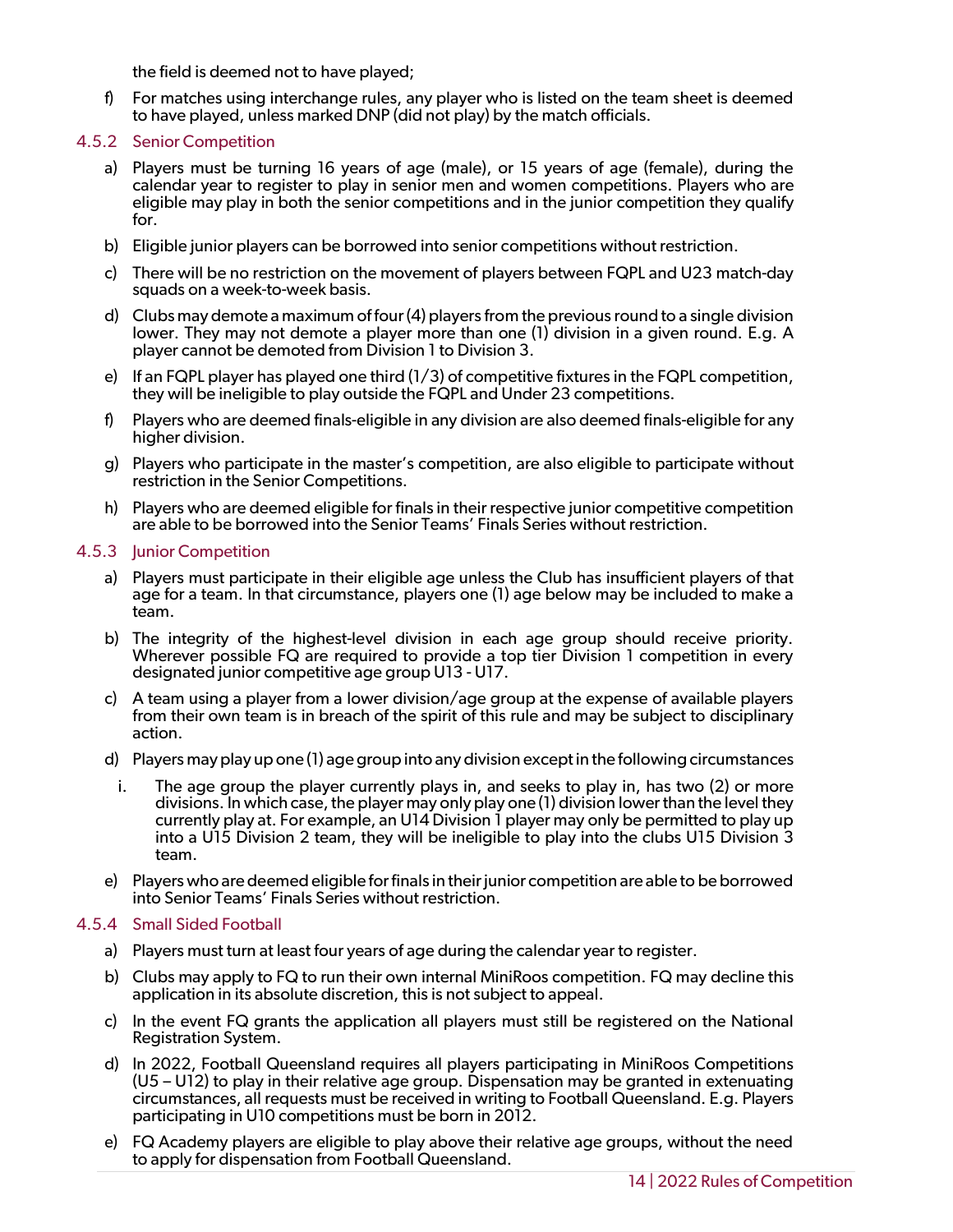## <span id="page-14-0"></span>4.5.5 Player Eligibility for Finals

- a) To be eligible to play in the Finals Series, a player must have played at least one third of all competitive fixture matches for that club in a single competition.
	- i. For the avoidance of any doubt, the minimum number of games to be played will be one third of matches excluding byes. E.g. a 21-round season with three (3) byes will require six (6) games to become finals eligible not seven (7).
- ii. Where the number of games cannot be divided wholly by three (3) the number of games required to be finals eligible will be rounded down to the nearest whole number.
- b) Prior to the Final series, players who have played an equal or greater number of games in a higher division than a lower division will be classified as a higher division player. This is not applicable to juniors playing in seniors as they can be borrowed without restriction. It also not applicable to age groups e.g. an Under 13 player will not be re-graded as an U14 player.
- c) For the purpose of clarity, U12s are not eligible to play in the U13 Finals series, unless prior dispensation is granted by Football Queensland.
- d) Clubs are encouraged to seek clarification with the CA if in doubt about a player's finals- eligibility status.
- e) Players who have registered with the requisite number of games required for finals eligibility to be played but are unable to play due to extenuating circumstances e.g., injury, may make an application to the CA for dispensation to be finals eligible.

## <span id="page-14-1"></span>4.5.6 Regrading of Players

- a) Players who have played one third of all competitive fixture matches for that club in a higher division will be regraded as a higher division player.
	- i. In the event that this is spread out over multiple divisions the player will be regraded into the division they have played the greatest number of games. If this is equal, then it will be the higher division of the two.
- b) The number of games a player is allowed to be borrowed before they are regraded is dependent on the competition size they are being borrowed into.
	- i. For the avoidance of any doubt, a player will be regraded after they have played one third of matches, excluding byes, in a higher division. E.g. a 21-round season with three (3) byes allows a player to be borrowed for six (6) games before being regraded, not seven (7).
- ii. Where the number of games cannot be divided wholly by three (3), the number of games a player can be borrowed before being regraded will be rounded down to the nearest whole number.

## <span id="page-14-2"></span>4.6 PLAYER INELIGIBILITY:

- a) Any player not registered in adherence with the [Football Australia National Registration](https://www.footballaustralia.com.au/sites/ffa/files/2021-11/21-09%20National%20Registration%2C%20Status%20and%20Transfer%20Regulations%20%28Final%29.pdf) [Status and Transfer Regulations,](https://www.footballaustralia.com.au/sites/ffa/files/2021-11/21-09%20National%20Registration%2C%20Status%20and%20Transfer%20Regulations%20%28Final%29.pdf) Football Queensland Registration Procedures for the current season, is considered ineligible and is not permitted to participate in any match;
- b) Any player under suspension by any Association/Federation will be deemed ineligible, and is not permitted to participate in any match until that suspension is served;
- c) Any player in breach of the regulations for Senior, Junior and SSF Competition matches as outlined in Clause 4.5 is considered ineligible;
- d) Any club is permitted to lodge a written protest regarding the alleged fielding of an ineligible player. The protest must be in writing under club letterhead or footer and be forwarded to FQ within 48 hours of the completed fixture;
- <span id="page-14-3"></span>e) FQ reserve the right to investigate the eligibility of any player who participates in any of its competitions.

## 4.6.1 Penalties and Outcomes:

- a) Any club who fields an ineligible player may be subject to disciplinary sanctions as determined by FQ;
- b) If it is established that a player competing in any match was not legitimately registered or was ineligible to play, then the following will apply:
	- i. The club found guilty shall forfeit any goals scored and points gained in that match, and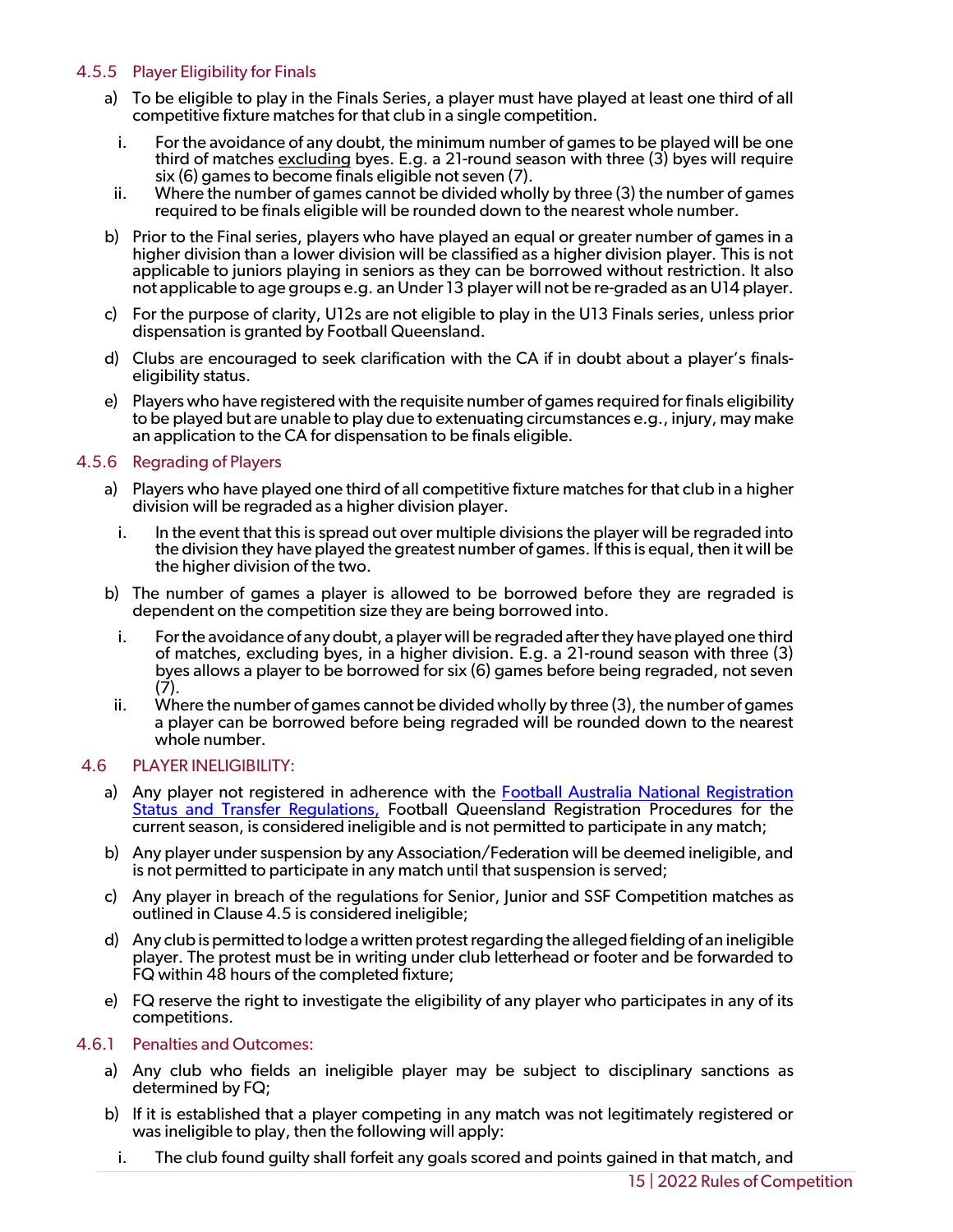the points and match will be awarded to the opposing team.

- ii. The game will be recorded as a 3-0 win in favour of the opposing team unless the goals scored were of a greater margin in favour of the opposing team.
- iii. FQ may impose a fine, suspend, expel, or take whatever disciplinary action it deems necessary against the offending club or player.
- c) In the event that it is established that both clubs competing in any match fielded players who were not legitimately registered or were ineligible to play, then the following will apply:
- i. The match will be deemed as a "NO RESULT", whereby, no points will be awarded;
- ii. FQ may impose a fine, suspend, expel, or take whatever disciplinary action it deems necessary against the offending clubs or players.
- iii. FQ in its absolute discretion may choose to replay the fixture.

## <span id="page-15-0"></span>4.7 AGE ELIGIBILITY:

### 4.7.1 Player Age Requirements:

- <span id="page-15-1"></span>a) The below requirements apply to all FQ competitions and must be read in conjunction with all eligibility rules.
- b) The below table outlines the birth years eligible to play in each competition.

| Birth year of player            |
|---------------------------------|
| Players born in 1987 or earlier |
| Players born in 2006 or earlier |
| Players born in 2007 or earlier |
| Players born in 1999 - 2006     |
| Players born in 2004-2006       |
| Players born in 2005-2006       |
| Players born in 2006-2007       |
| Players born in 2007-2008       |
| Players born in 2008-2009       |
| Players born in 2009            |
|                                 |

\*Note: U23 competitions may have an overage allowance.

## <span id="page-15-2"></span>4.7.2 Playing Outside Designated Age Group

- a) Clubs may apply for dispensation to play a player two (2) years above, or one (1) year below, their age group through a [Dispensation Request Form](https://footballqld.formstack.com/forms/2022_dispensation) and must provide evidence of extraordinary circumstances such as footballing development and size.
	- i. If the next available age group for a player to play up into is a composite age group, FQ in its sole discretion, may waive the requirement to complete a Dispensation Request form and grant the request.
- b) FQ will not allow any player to play three (3) or more years above their own age group.
- c) Clubs are not permitted to play more than three (3) players up an age group at any one time, without first being granted approval by FQ and the CA. Clubs may make an application to FQ to allow for additional players to play up.
- d) Clubs may seek to apply for dispensation to play down an age group for any one of the following reasons;
	-
- i. Physical size<br>ii. Team viability (as defined below)<br>iii. Social/Cultural grounds
- Social/Cultural grounds
- e) All dispensation requests must be submitted by 5pm each Thursday to FQ and include the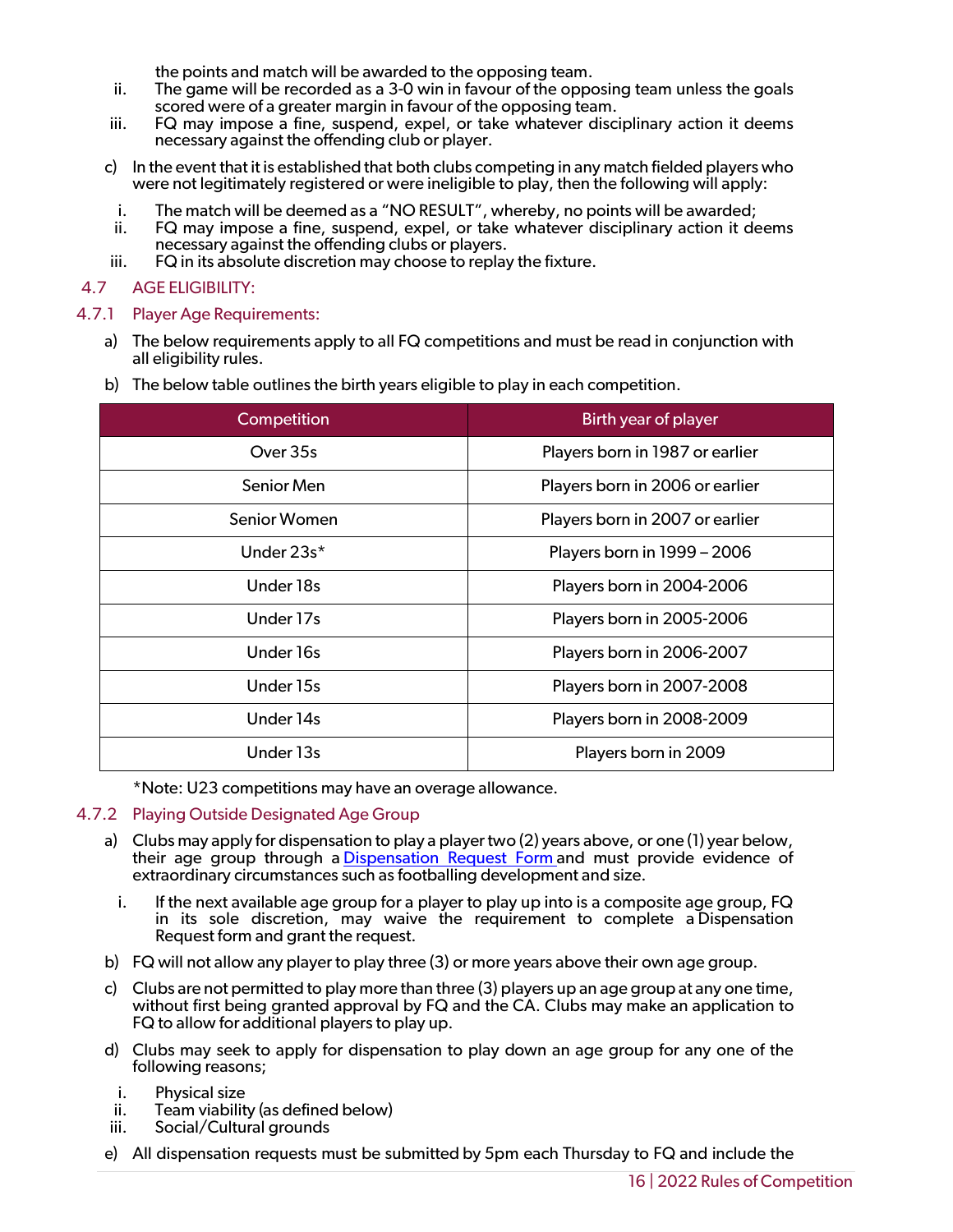following;

- i. Supporting medical documents such as a doctor's certificate with accompanying physical testing evidence e.g., bone density, BMI, height/weight measurements as well as a full body photo of the player for reference (team photo for reference to players of the same age).
- ii. Dispensation request form to be complete by the club with approval of the parent/guardian prior to submitting the dispensation request form.
- iii. Further Information from the club outlining why the player is required for team viability and is unable to field eligible players within a two (2) year age window (team viability application).
- iv. Further evidence as requested such as a letter from the school detailing social grounds.
- f) Any requests submitted after 5pm each Thursday will not be considered until the following Monday.
- g) FQ in its sole discretion, may approve or decline a dispensation request. The decision of FQ will be final.
- h) A player who has been granted dispensation (to play down) may not participate in a higher division or age group or the dispensation will be revoked.
- i) FQ reserves the right to withdraw an approval regarding a player playing down at any time. The decision to revoke the dispensation is final and is not subject to appeal.
- j) If approved, FQ will confirm the decision in writing with the club. Please note that until the Club receives the approval, the player is ineligible to participate in the divisions they are seeking approval for.

Note: Team viability is defined as allowing the club to field eleven (11) players and no less than nine (9). A team is not viable if it requires more than two (2) players to field a full team.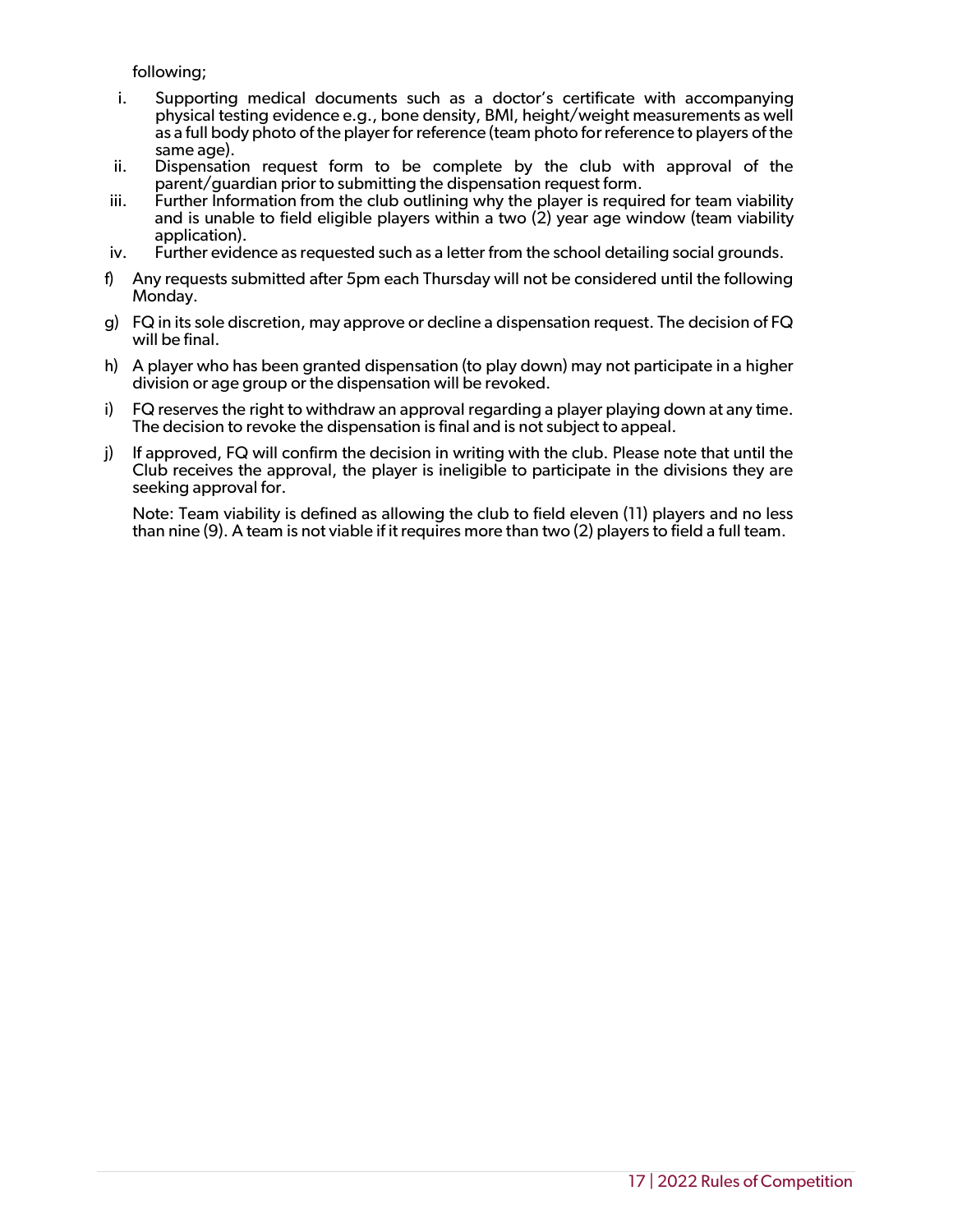# <span id="page-17-0"></span>5 DISCIPLINARY REGULATIONS

## 5.1 COMPETITION

<span id="page-17-1"></span>a) These Disciplinary Rules are set by Football Queensland and supplement the National [Disciplinary Regulations](https://www.footballaustralia.com.au/sites/ffa/files/2020-08/20-02%20National%20Disciplinary%20Regulations%202020%20(Final).pdf) in accordance with clause 1.2 of those Regulations.

## <span id="page-17-2"></span>5.2 SANCTIONS

- a) The application of sanctions to be issued to Participants for direct red cards will be in accordance with the range of sanctions outlined in the National Disciplinary Regulations.
- b) Where a Player receives an indirect red card, he will serve a Mandatory Match Suspension and will not play in any match for that round;
- c) A Player or Coach who accumulates the following number of yellow cards during the course of any Competition must serve the following Mandatory Match Suspension:
- i. Five (5) yellow cards, equates to a One (1) match suspension and will not participate in any match for that round. ii. A Further three (3) yellow cards a Two (2) match suspension and will not participate in any
- match for that round.
- iii. A further Two (2) Yellow cards a Three (3) match suspension and will not participate in any match for that round.
- iv. A further one (1) Yellow card a Four (4) match suspension and will not participate in any match for that round.
- d) A Player who accumulates two (2) yellow cards during the course of the Final Series must serve a one (1) match suspension and will not participate in any match for that round;
- e) A Player who accumulates the following number of red cards during the course of the Competition or the Final Series must serve the following Mandatory Match Suspensions, in addition to any sanction for the offence:
	- i. Ist occasion equates to a one (1) match suspension; and will not participate in any match for that round.
- ii. Any subsequent occasion equates to a two (2) match suspension and will not participate in any match for those rounds.

## <span id="page-17-3"></span>5.3 MISCONDUCT

- a) Clubs must ensure that their Participants do not engage in Team Misconduct. FQ may, consistent with the FA Statutes, sanction a Club whose Participants engage in Team Misconduct. Team Misconduct in relation to club is where:
- i. Five (5) of its Players are cautioned during a sanctioned match;
- Three (3) of its Participants are sent off or expelled during a sanctioned match;
- iii. Its Participants collectively show dissent towards a match official or collectively seek to intimidate, threaten, or exert pressure on a match official to make or alter a decision; or
- iv. Its Participants engage in a melee or brawl.

## <span id="page-17-4"></span>5.4 CODE OF CONDUCT

- a) The published FA [Code of Conduct](https://www.footballaustralia.com.au/sites/ffa/files/2021-04/FA%20Code%20of%20Conduct%20and%20Ethics%20%282021%29.pdf) and Ethics aims to promote and strengthen the reputation of football in Australia by establishing a standard of performance, behaviour and professionalism for its participants and stakeholders.
- b) Any breach of the Code of Conduct may result in disciplinary action and the imposition of sanctions by FQ in accordance with the provisions outlined in the Code.

## <span id="page-17-5"></span>5.5 NOTIFICATION AND TIMEFRAMES

- a) The imposition of a mandatory match suspension is immediate. FQ will send a Disciplinary Infringement Notice notifying the Player or Team Official (through the Club) of the mandatory match suspension within three (3) days of the completion of the weekend. For the avoidance of doubt, the mandatory match suspension is effective regardless of whether or not the notice was received.
- b) If FQ has determined that an Offence by a Player or a Team Official was such as to warrant a sanction in addition to the mandatory match suspension, a Disciplinary Infringement Notice notifying the Player or Team Official (through the Club) of the details of the Offence and of the disciplinary sanction imposed will be forwarded within three (3) days of the completion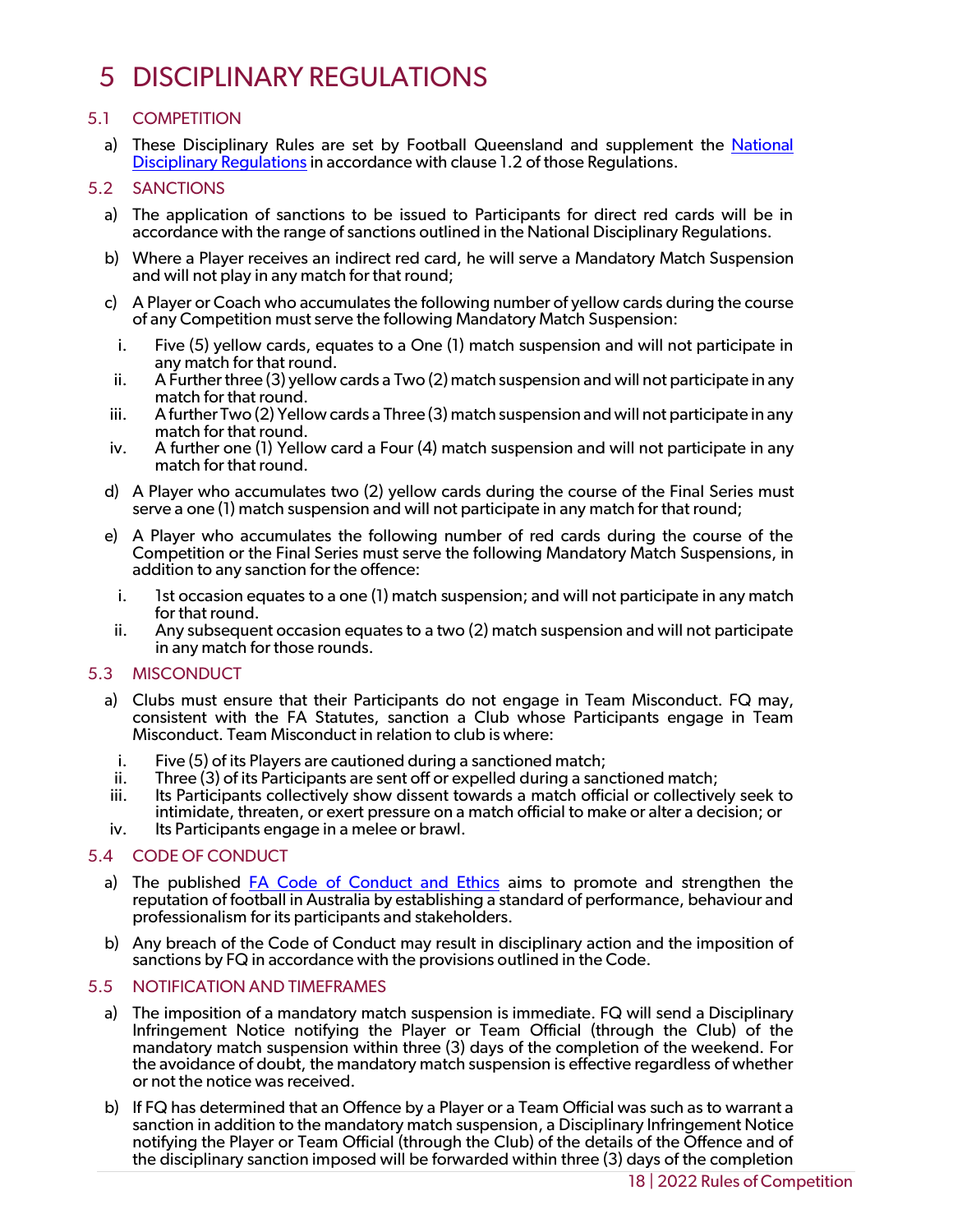of the weekend.

## <span id="page-18-0"></span>5.6 TERMS OF SUSPENSION

- a) While serving a suspension, a Participant (Player, Referee, or team official) may not:
	- i. On the day of a Match, enter the field of play, the surrounds of the field of play, the Technical Area, the player's race, the dressing rooms, or any other place within a venue where Participants are likely to assemble to prepare for that match and after the match;
- ii. If attending a Match be seated in an area normally reserved for Participants; Within one hour of the start of match from which the Participant is suspended and within
- one hour of the conclusion of the match from which the Participant is suspended have any contact with any media where the purpose of such contact is for it to be electronically broadcast to the public, including (but not limited to) participating in any post-match press conference and participating in television or radio interviews;
- iv. Within one hour of the start of match from which the Participant is suspended and within one hour of the conclusion of the match from which the Participant is suspended have any contact with any Participant whilst that Participant is in an area listed within clause 4.6.a.
- b) Any suspension from the Finals Series (or the competition fixtures if not already served in the Finals series) will carry forward into the following season and will be served in competition fixtures.
- c) If a suspension is to be served in terms of matches, only those matches actually played count towards the execution of the suspension. A bye or a match forfeited by the participant's team does not count towards the execution of the suspension.
- d) An exemption applies allowing suspended players who are the existing coach or manager of a junior team to continue to act as the coach or manager, including be present in the Technical Area, unless specifically excluded as part of their suspension.

## <span id="page-18-1"></span>5.7 DISCIPLINARY HEARING PROCEDURES

- a) Except in the case of obvious error, the particulars of which are exclusively contained at Clause 4.3 of the [National Disciplinary Regulations,](https://www.footballaustralia.com.au/sites/ffa/files/2021-11/21-1119%20-%20%20National%20Disciplinary%20Regulations%202021-22%20-%20Final.pdf) there is no appeal from a mandatory match suspension.
- b) A Club, Player or a Team Official may appeal the disciplinary sanction imposed in a Disciplinary Infringement Notice by notifying FQ in writing within seven (7) days after the date on which the Disciplinary Infringement Notice was received, outlining the reasons for the appeal, and enclosing the Appeal Fee, as outlined in Appendix 1 – Schedule of Fines & Charges. This fee will be refunded if the appeal is upheld.
- c) An appeal from a FQdisciplinary sanction must be heard by a Disciplinary Committee. When determining any appropriate sanction, a Disciplinary Committee may consider:
- i. The nature and severity of the infringement;
- ii. The offender's past record and whether or not this is a repeated Offence;
- iii. The culpability of the offender (including whether or not the infringement was intentional, negligent, or reckless);
- iv. Any reasons prompting the offender to commit an infringement;
- v. The remorse of the offender; and
- vi. Any extenuating circumstances.
- d) A period of good behaviour can be imposed on a participant in addition to any disciplinary sanctions imposed by the disciplinary committee.

## <span id="page-18-2"></span>5.8 SANCTIONS UNDER FA STATUTES

- a) Subject to these Regulations, the following disciplinary sanctions may be imposed against a Club a reprimand;
	- A fine;
	- Place the Club on a bond:
	- A deduction or loss of competition points;
	- A ban on the registration or transfer of any Players for a specified period of time;
	- Annulment of registration of a Player;
	- Suspension from participation in matches;
	- Exclusion, suspension, or expulsion from the Competition;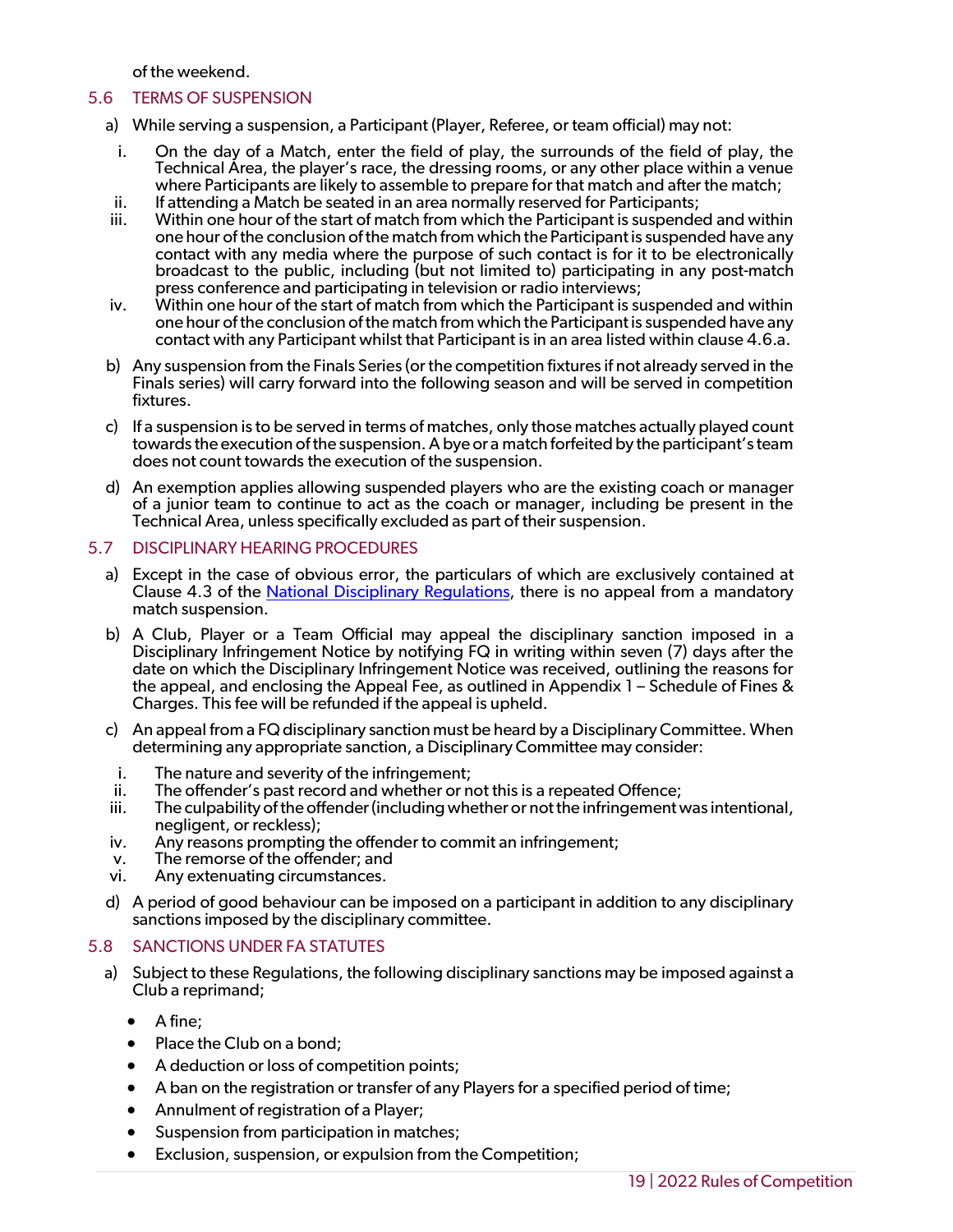- Playing a match without spectators or on neutral territory;
- A ban on playing at a particular facility;
- Annulment of the result of the match; or
- Such other disciplinary sanctions or measures as is appropriate in all the circumstances, including as prescribed in the FIFA Statutes.
- b) Subject to these Regulations, the following disciplinary sanctions may be imposed against a Participant:
	- A reprimand;
	- A fine;
	- Return of award;
	- Place the individual on a bond;
	- A Ban on registration of Player with any Club for a specified period of time;
	- Annulment of registration of a Player;
	- Suspension from participation in matches;
	- Suspension or expulsion from the Competition;
	- Suspension or cancellation of license or accreditation, including Licensed Player Agent's license or coaching accreditation;
	- Termination of registration or playing contract;
	- $\bullet$  A ban from the dressing rooms and/or the substitutes "bench;
	- A ban from entering a facility;
	- A ban on taking part in any football related activity; or
	- Such other disciplinary sanctions or measures as is appropriate in all the circumstances, including as prescribed in the FIFA Statutes.

## <span id="page-19-0"></span>5.9 MONIES OWING TO FOOTBALL QUEENSLAND BY A CLUB

- a) All clubs are required to have paid any outstanding invoices to FQ 14 days prior to the commencement of competition fixtures.
- b) If a Club fails to pay any amount owing to Football Queensland in accordance with this, Football Queensland may issue a notice, giving the Club a further 14 days to pay that amount.
- c) All amounts owed by a Club to Football Queensland must be paid within 14 days of the date of the invoice issued by Football Queensland in relation to that amount.
- d) If a Club fails to comply with a notice issued in accordance with this, or agree to a repayment plan with Football Queensland for the amount owed, Football Queensland may, at its sole discretion:
	- i. Rule that Club, or the applicable Teams within that Club, ineligible to earn competition
- points in any Competition Fixture or Sanctioned Match in which the Club (or Team) plays.<br>ii. Suspend or expel that Club, or Teams, from any Competition Fixture (including Cup<br>Fixtures) and/or Football Queensland competitio
- iii. Prohibit that Club, or Teams, from promotion whilst the debt remains unpaid.
- iv. Relegate that Club, or Teams, while the debt remains unpaid.
- v. Deduct points from a Club, or Teams for the following season where the debt remains unpaid or accrues after 30 October of the relevant year.
- vi. If Football Queensland and a Club agree to a repayment plan relating to a debt owed to Football Queensland and the Club defaults any of the terms by the stipulated date and time, Football Queensland may immediately and without the need to issue a further notice, impose one or more of the sanctions referred to above.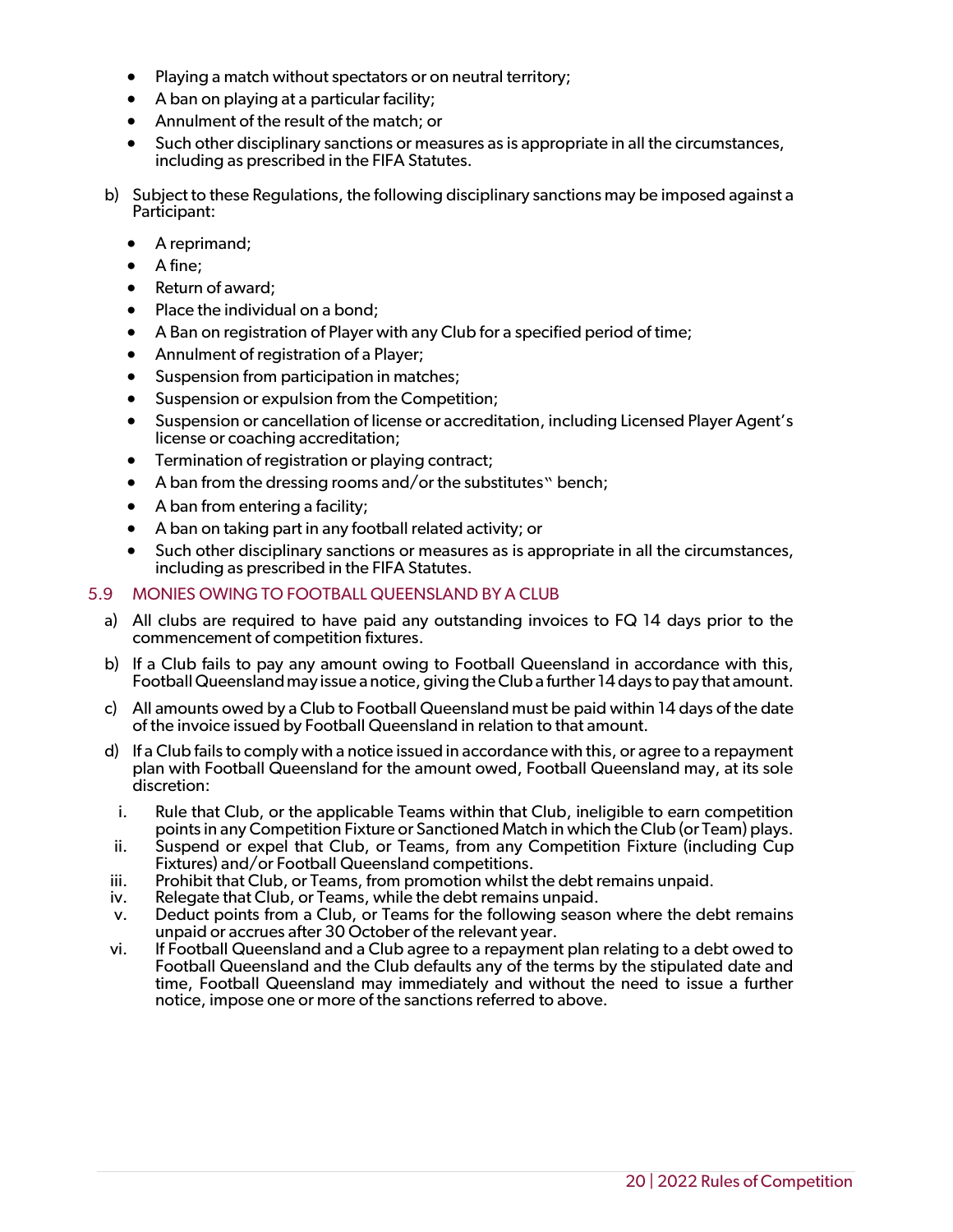# <span id="page-20-0"></span>6 FOOTBALL AND MATCH DAY OPERATIONS:

## 6.1 FACILITIES / GROUND CONDITIONS:

- <span id="page-20-1"></span>a) Each Club or Venue Manager must take all reasonable steps to maintain its pitch is in good condition throughout the season FQ may require the Club or Venue Manager to take such steps as it may prescribe from time to time if it is not satisfied that the pitch is being maintained to an adequate and acceptable standard.
- b) The Venue Manager and/or club must ensure;
- i. The ground is correctly marked, including the technical area, as per FIFA Laws of the Game;
- ii. It provides suitable goal nets, safely fastened to the ground and corner flags;
- iii. It provides toilets/dressing rooms for players and match officials that are hygienic and clean;
- iv. It has adequate toilet/refreshment/canteen facilities (within reason) open to the public
- v. It provides a safe environment for players, officials, and spectators.
- vi. The playing surface must not cause a danger to players
- c) Any club whose facilities do not meet the requirements specified may be subject to disciplinary action, including fines by FQ.

## <span id="page-20-2"></span>6.2 THE TECHNICAL AREA:

- a) Each Venue Manager and/or Club must have Technical Areas clearly marked as stipulated by FIFA guidelines and provide sufficient seating to allow all personnel to be seated during the match;
- b) The Technical Area should be clearly marked out, extending no further than one (1) metre on either side (left and right) of the designated seating area (extra seats should be available for use in addition to permanent seating if necessary) and extends forward up to a distance of one (1) metre from the sideline;
- c) For all matches played during the Regular Season and Finals Series, a maximum of ten (10) persons are permitted to occupy the Technical Area for each Club during any fixture. This includes the five (5) named substitutes and up to five (5) Team Officials.
- d) Occupants of the Technical Area must be either a registered Player wearing a bib, or a registered Team Official and wear the appropriate accreditation at all times;
- e) A Player or Team Official who is under suspension must not occupy a seat in the Technical Area.
- f) Only one person at a time is authorized to convey tactical instructions to the players during the match and they must return to their position after giving these instructions.
- g) The coach and other officials must remain within the confines of the Technical Area, except in special circumstances, for example, a team physio or doctor entering the field of play, with the referee's permission, to assess an injured player;
- h) All substitutes must be seated within the Technical Area. Substitutes are permitted to warm up outside of the Technical Area, provided they are wearing bibs or an alternative-coloured uniform to the team strip;
- i) All occupants of the Technical Area must behave in a responsible manner. The referee has the right to eject any person from the Technical Area at any time as he/she sees fit. The game will not recommence until that person has left to the referee's satisfaction;
- j) Smoking and drinking alcohol within the confines of the playing barrier fence is strictly prohibited. This includes the team bench within the Technical Area and all of its occupants.

## <span id="page-20-3"></span>6.3 LIGHTING:

- a) Clubs wishing to host night fixtures during the season must submit [field lighting audits](https://footballqueensland.com.au/wp-content/uploads/2021/11/FQ-Lighting-Audit-Form-2022.pdf) as requested and have approval for competition play by FQ.
- b) Clubs are expected to adhere to the Football Queensland Lighting Guide as see[n here;](https://footballqueensland.com.au/wp-content/uploads/2021/02/FQ-Infrastructure-Facility-Guides-Lighting-V3.pdf)
- <span id="page-20-4"></span>6.4 MEDICAL:
	- a) All Venue Managers and/or Clubs must provide spectator and player medical support service during scheduled matches.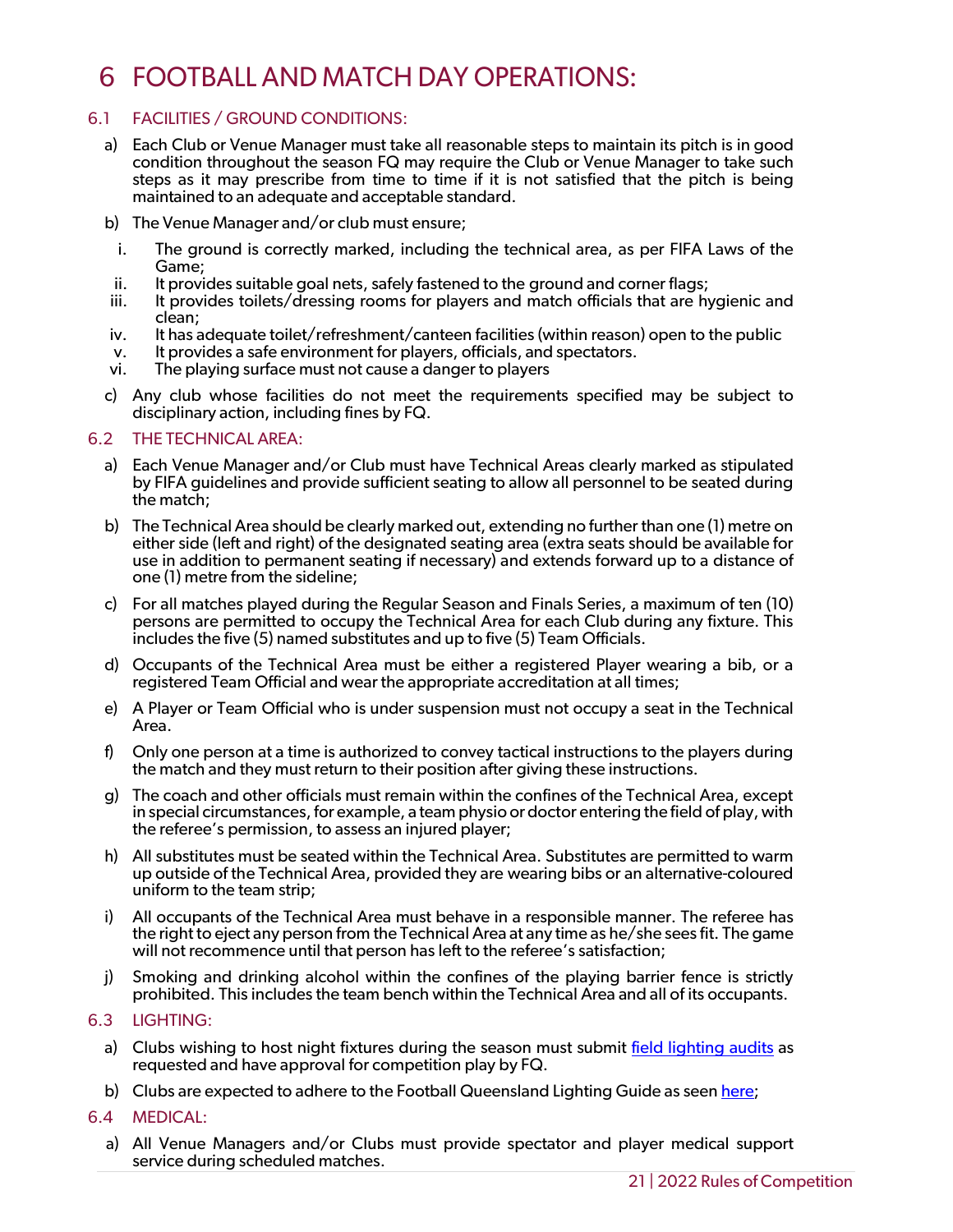## 6.4.1 Stretchers:

- <span id="page-21-0"></span>a) Venue Managers and/or Clubs must ensure the availability of at least one stretcher suitable for first aid and emergency use at all scheduled matches and only utilised under the supervision of an appropriately qualified person.
- <span id="page-21-1"></span>6.4.2 Ambulance Access:
	- a) Unrestricted access to the field of play shall be provided for Ambulance vehicles when required and be clearly signed.
- <span id="page-21-2"></span>6.4.3 Water Bottles:
	- a) For safety reasons, water bottles are not to be thrown either on or off the field.
- <span id="page-21-3"></span>6.4.4 Blood Ruling:
	- a) In the event a player suffers an injury or wound which results in the loss of blood, the match official will request that the injured player receive attention outside the field of play and only when he/she is satisfied that the injury or wound is safely covered and contained, will the player be permitted to re-join the game;
	- b) In the event the player's uniform or attire is splattered with blood, the referee will instruct that player to change his attire before being permitted to re-join the game;
	- c) Should the injured player be required to change his uniform, then the match official will show discretion in allowing the player to wear an alternative numbered shirt if necessary.

### <span id="page-21-4"></span>6.4.5 Concussion Management:

a) Any player with a suspected concussion should be immediately removed from play and should not be permitted to return to activity (including training) until they are assessed and cleared by a qualified medical practitioner.

#### <span id="page-21-5"></span>6.4.6 Heat Management Strategy:

- a) The Match Referee or the CA delegate should refer to the [FQ Heat Policy](https://footballqueensland.com.au/wp-content/uploads/2018/12/FQ-Heat-Policy-2021.pdf) to determine one of the following;
- i. To play the match under standard conditions;
- ii. To play the match with provision for extra breaks for consumption of fluid;<br>iii. To delay the match: or
- To delay the match; or
- iv. To postpone the match.
- b) The decision to incorporate these provisions should be based primarily on the assessment of the potential medical risk of playing in the heat to both the Players and Match Officials.

#### <span id="page-21-6"></span>6.5 EXTREME WEATHER CONDITIONS:

- a) In extreme weather conditions, the Venue Manager and/or Club officials in conjunction with the appointed match official reserves the right to postpone, delay or abandon any fixture;
- b) The Venue Manager and/or Club officials is to then meet with a Referee official and jointly inspect the field to ascertain a number of factors, which will include:
	- i. Is the ground considered safe for the players and the match to proceed?
- ii. If so, how many matches can be played, considering all factors including the likely weather conditions and the expected state of the ground?
- c) The designated representatives will then reach a decision regarding the schedule of matches with the Venue Manager and/or Club officials responsible for advising the opposition club and appointed Referees in the event matches are to be postponed;
- d) Early morning inspections are only to be organized with the designated representative when conditions are such that there is doubt as to the safety of the ground. In cases of light rain only, the match referee will inspect prior to the match itself. Ground inspections for midweek matches will be arranged via the Venue Manager and/or Club;
- e) In the event of the cancellation or abandonment of a fixture through rain rendering grounds unplayable, all such fixtures shall be played or replayed at a time and under such conditions as FQ shall determine.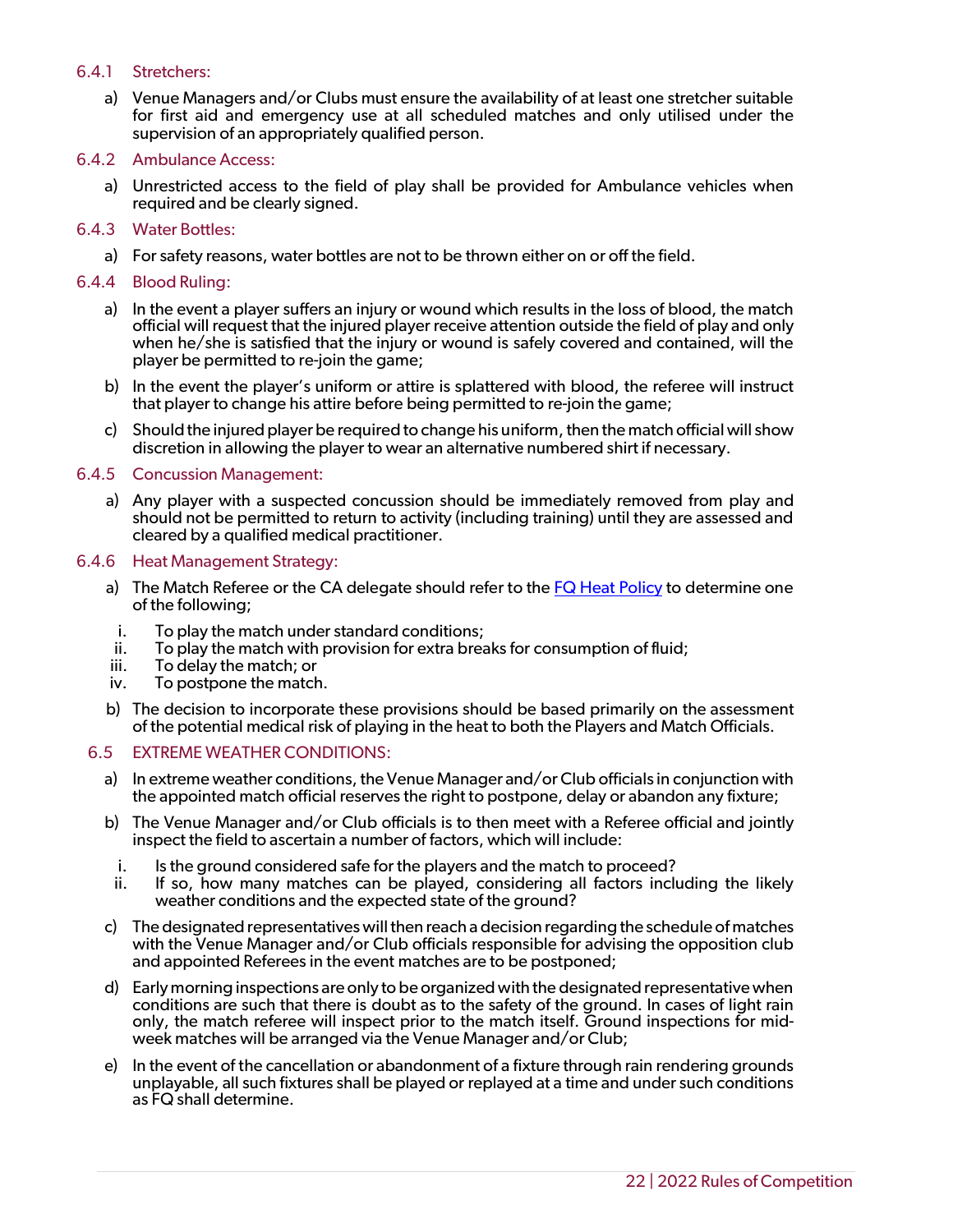## <span id="page-22-0"></span>6.6 TEAM OFFICIALS:

- a) All Team Officials must be registered with FQ. Upon registration, an Identification Card will be issued which must be worn when performing specified duties;
- b) All Team Officials must conduct themselves in accordance with the [FA Code of Conduct and](https://www.footballaustralia.com.au/sites/ffa/files/2021-04/FA%20Code%20of%20Conduct%20and%20Ethics%20%282021%29.pdf)  [Ethics.](https://www.footballaustralia.com.au/sites/ffa/files/2021-04/FA%20Code%20of%20Conduct%20and%20Ethics%20%282021%29.pdf)
- c) FQ may impose disciplinary action upon such persons and Clubs, where it is found that Team Officials have breached the Code of Conduct.
- d) Team officials are only recognised if club officials have appointed and registered them.
- e) Team Officials must remain within the Technical Area and are required to wear their Identification Card at all times. Team Officials not wearing the appropriate identification will not be permitted to be situated in the area during the match and be subject to disciplinary sanctions and fines;
- f) Team Officials are responsible for ensuring players behave in an appropriate manner at all times before, during and after any game;
- g) Team Officials are not to argue or address any disagreements or comment directly to a referee. Any complaints should be directed in writing to FQ on a club letterhead;
- h) A Team Official can only enter the field of play when the referee indicates to do so.

### <span id="page-22-1"></span>6.7 GROUND OFFICIALS:

a) It is the responsibility of both teams competing in the fixture to provide a [Ground Official/](https://footballqueensland.com.au/wp-content/uploads/2021/01/FQ-Roles-Responsibilities-of-a-Ground-Official-2021.pdf)s on match day. The fixture will not commence until the minimum number of Ground Officials have been supplied. Please refer to your regional addendum for the minimum requirement of ground officials required for each competition.

### <span id="page-22-2"></span>6.8 MATCH DAY INFORMATION:

### 6.8.1 Match Balls:

- <span id="page-22-3"></span>a) The Clubs are responsible for providing a minimum of three (3) match balls for all fixture games;
- b) The designated home team at each match shall ensure that three (3) match balls are supplied to the Match Official prior to the commencement of the match. All three balls shall be of the same brand and must be a licensed match ball of "match ball" quality;
- c) FQ reserve the right to mandate a match ball brand for the purposes of commercial sponsorship within the competition.
- i. For the 2022 Season FQ has mandated the use of the 'Nike Academy Elite' Football for all Senior FQPL Men and Women (inclusive of U23s).
- ii. For the 2022 Season FQ has mandated the use of the 'Nike Academy Team' Football for all SAP, NPL Academy & Development, FQPL Development and community competitions including juniors.
- d) Referees will report breaches of the match ball licensing arrangement to FQ. Licensing regulations provide that any clubs that breach the licensing requirements may be liable for a fine for each breach.

#### <span id="page-22-4"></span>6.8.2 Playing Kits:

- a) All clubs must nominate and register their kits with FQ before the start of each season;
- b) All clubs must nominate a "Home" strip and have available an "Alternate" kit. The alternate strip (shirt, shorts, and socks) should not clash with their nominated "Home" kit.
- c) All first named clubs will be deemed the "Home" team and therefore will play in their nominated colours;
- d) In the event there is a clash of colours with the visiting team, please refer to the relevant zone addendums to determine which team is responsible for organising an alternate.
- e) Goalkeepers may wear any colour provided it does not clash with either team or referee/assistants.
- f) Each club affiliated to Football Queensland shall provide to FQ the details and a photograph of their regular and alternate kits, (including socks), for approval and registration of colours.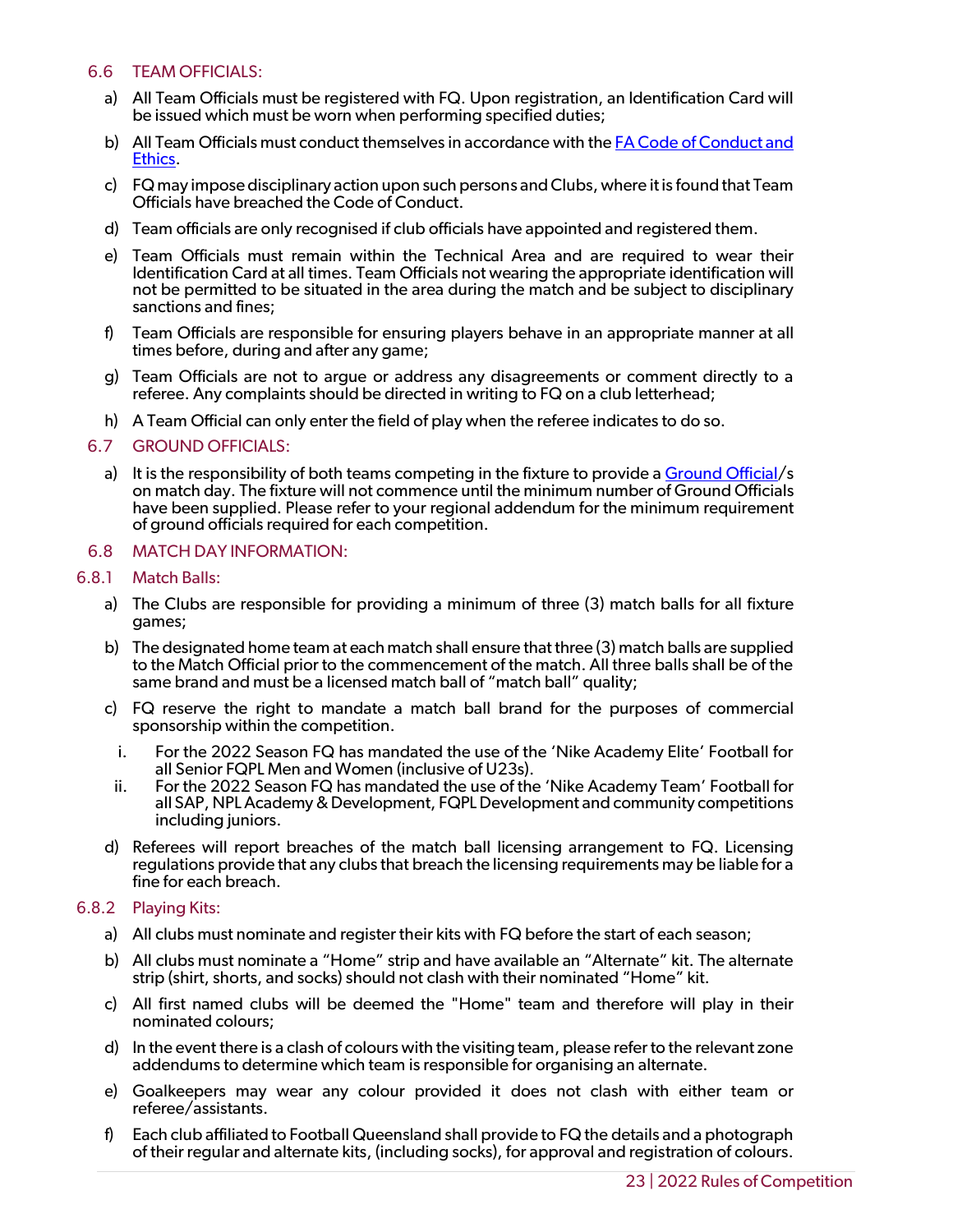Approval must be given by FQ prior to any club purchasing new kits. Failure to do so may render such kits unable to be worn;

- g) All playing kits must have numbers on the back of the jerseys with the exception of the non- competitive small, sided football formats.
- h) Club's participating in senior FQPL competitions must have kits in accordance to the [FQPL](https://footballqueensland.com.au/wp-content/uploads/2021/11/FQ-On-field-Kit-Guidelines-2022.pdf)  [Kit Guidelines.](https://footballqueensland.com.au/wp-content/uploads/2021/11/FQ-On-field-Kit-Guidelines-2022.pdf)

## <span id="page-23-0"></span>6.8.3 Player Equipment:

- a) It is the match referee's responsibility to ensure all players taking the field of play are wearing equipment that is safe to themselves and other persons.
- b) All players must abide by the Laws of the Game in relation to wearing of shinpads, undergarments and tape on socks.

## <span id="page-23-1"></span>6.8.4 Jewellery:

a) In accordance with FIFA "Laws of the Game", a player is forbidden to wear any jewellery.

### <span id="page-23-2"></span>6.8.5 Alcohol:

- a) It shall be the licensed Venue Manager and/or Club responsibility to enforce all Liquor Licensing requirements in the sale and responsible service of alcohol;
- b) Should persons be seen to be in breach of these rules, the ground official should advise such person to conform to the rules immediately. Should such person/s refuse to adhere to that request, the ground official shall be at liberty to contact the police to have such person/s removed.

## <span id="page-23-3"></span>6.9 MATCH DAY TEAM SHEETS – COMPETITIVE DIVISIONS:

- a) Team Sheets in 2022 will be online, there will be no carbon copies. The online system for the 2022 season will be FQ Teamsheets. The team sheets will lock 15 minutes prior to the commencement of the fixture. If required, the team sheet may be amended at half time with the agreement of the match official or host club (if a club referee).
- b) All Players, reserves and team officials must be on the team sheet before entering the field of play.
- c) A maximum of five (5) reserves may be named on the team sheet;
- d) If fewer than eleven (11) names are on the team sheet when it is locked, additional names may be added up until the scheduled start time.
- e) If eleven (11) players take the field at the commencement of a match, a player whose name is not included on the team sheet before the start of the match, shall not be allowed to take part in the match;
- f) Immediately following each fixture, the referee shall complete the official team sheet, completing any reports of misconduct by players and/or officials on the appropriate misconduct forms, setting out full particulars of the charge. In exceptional circumstances, the referee may delay the completion of their reports for up to forty-eight (48) hours after the completion of the fixture;
- g) Should any player participate in the fixture and was not listed on the team sheet, then that player will be deemed to be in breach of the Rules of Competition and the club will be sanctioned as follows:
- i. If it is established that the player was legitimately registered and was eligible to play, then the club will be fined for each offence, and the match result will stand;
- ii. If it is established that the player was not legitimately registered or was ineligible to play, then the penalties for playing an ineligible player will apply;
- iii. In the event that both clubs are found to have failed to list a player who takes part in the same competition match, then both clubs will be disciplined, and the match will be deemed "NO RESULT".
- h) In the event a club official approaches a ground official seeking to protest the fielding of an ineligible player, the ground official should instruct the club official to lodge an official protest in writing on club letterhead within 48 hours of the completion of the match, with photo or video evidence;
- i) No Club Official shall have the power to refuse an opposition player to take the field for any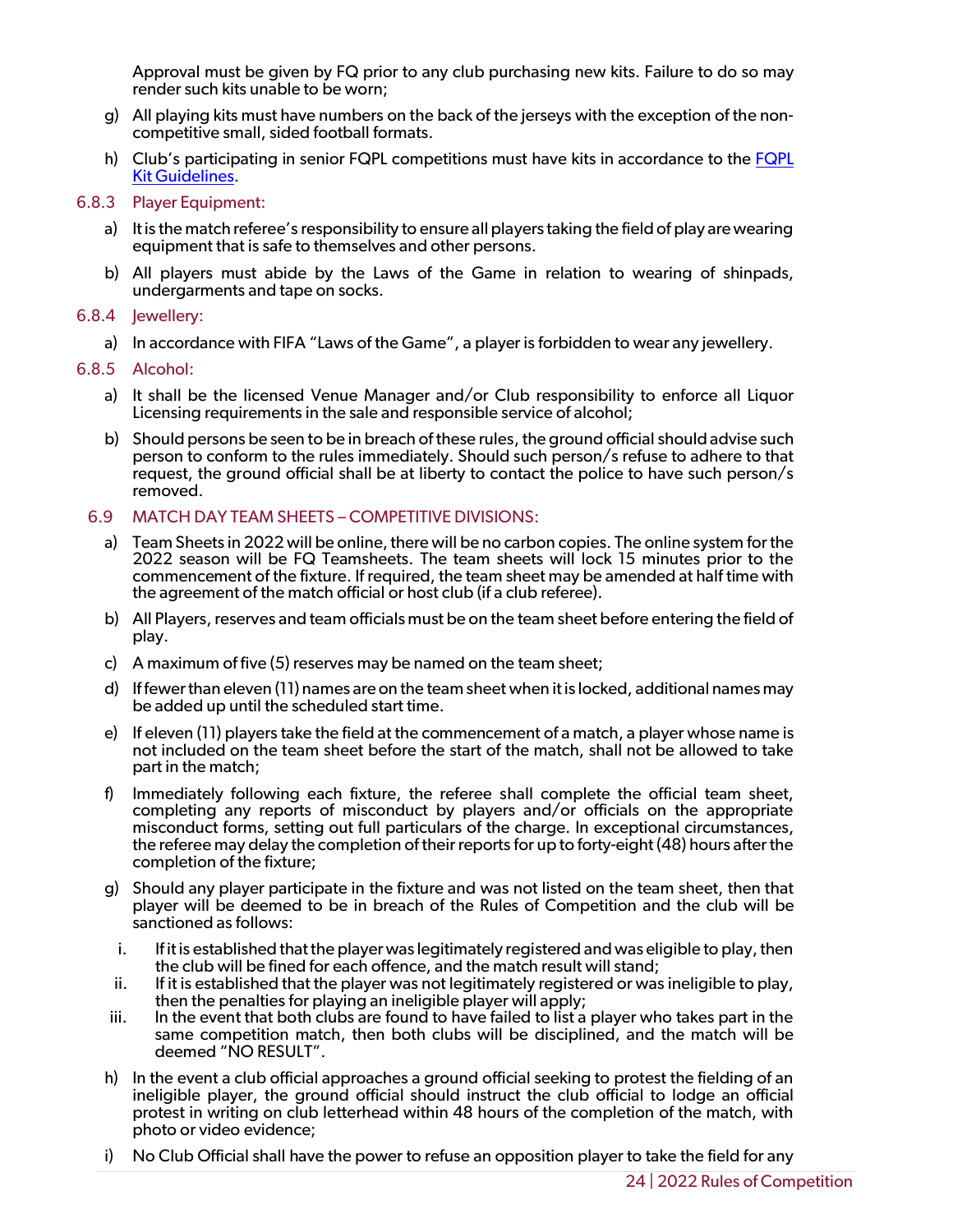reason. Nor can they request that a Match Official refuse to allow a player to take the field.

- j) Players without digital or paper ID will be deemed ineligible and the club/team will be penalised accordingly.
- k) At the conclusion of each match, the referee shall consult and confirm with his/her assistants prior to completing all the Team Sheets, Referee Summary and any Send-off/Incident Report Forms;
- l) Team Sheets, Referee Summary & Send-off/Incident Report Forms from the appointed match official will be accepted transcript. All decisions of the match referee regarding the facts connected with play (including whether a goal is scored or not, and the result of the match) are considered final.

### <span id="page-24-0"></span>6.10 CLUB RESPONSIBILITIES:

- a) It is the club's responsibility to ensure:
- i. It has a minimum number of seven (7) players to commence the match;<br>ii. That it does not list more than sixteen (16) players on the team sheet:
- ii. That it does not list more than sixteen  $(16)$  players on the team sheet;<br>iii. All players taking the field are eligible to play;
- All players taking the field are eligible to play;
- iv. The names of all players taking the field of play are listed correctly on the team sheet. If an unlisted player receives a Yellow/Red card during the match, then the club will be deemed to be in breach of the Rules of Competition with regards to Player Eligibility and the club may be subject to disciplinary action;
- v. All players are ready to commence the fixture at the scheduled kick-off time;
- vi. All players wear the appropriate licensed apparel, before taking the field of play;
- vii. That the details recorded on the completed team sheet are accurate.

### <span id="page-24-1"></span>6.11 NON-ATTENDANCE OR UNAVAILABILITY OF MATCH OFFICIAL:

- a) Should the appointed match official fail to honour their appointment, then the next most senior match official will be appointed to take charge of the fixture;
- b) In the event the appointed match official is late on arrival, then the replacement match official (as above) will take charge of the fixture until the appointed match official is ready to take over;
- c) In the event no registered match official is present to take charge of the match, then the designated "Home" club shall consult the visiting team and appoint a match official to take charge of the match. This match official has the same powers as a registered match official;
- d) All clubs are obligated to fulfill all fixtures regardless of whether the appointed match official is present to take charge. Should any club fail or refuse to participate in any fixture on the above grounds, then:
	- i. The match will be recorded as a 3-0 win in favour of the opposing team, and the points will be awarded to the opposing team;
- ii. Where the offence is committed by a senior team, the club will be fined per offence, and may be subject to further disciplinary action;
- iii. In the event both teams refuse to play, FQ reserves the right to award a "NO RESULT", fine both clubs and take further disciplinary action.
- e) In circumstances where only one Assistant Referee has been appointed to a senior game, the designated "home" team is obliged to provide a club assistant to assist the match referee.

## <span id="page-24-2"></span>6.12 MATCH OFFICIALS' INFORMATION:

#### 6.12.1 Substitution of Players:

- <span id="page-24-3"></span>a) For all FQPL Men First Team matches, each team can make up to five (5) substitutions (including a goalkeeper), with no more than five (5) substitutes (including Reserve Goalkeeper, see 3.4.6) listed;
- b) For all other divisions and competitions, unlimited interchange will be permitted, with no more than five (5) substitute players permitted to be named on the team sheet;
- c) Only players names listed on the team sheet are permitted to take part in the match;
- d) All substitutions/interchanges can only occur at a break in play with the approval of the referee and must take place at the halfway line; players must exit at the closest point.
- e) All substitutions/interchanges made at half time must enter the field from the halfway on the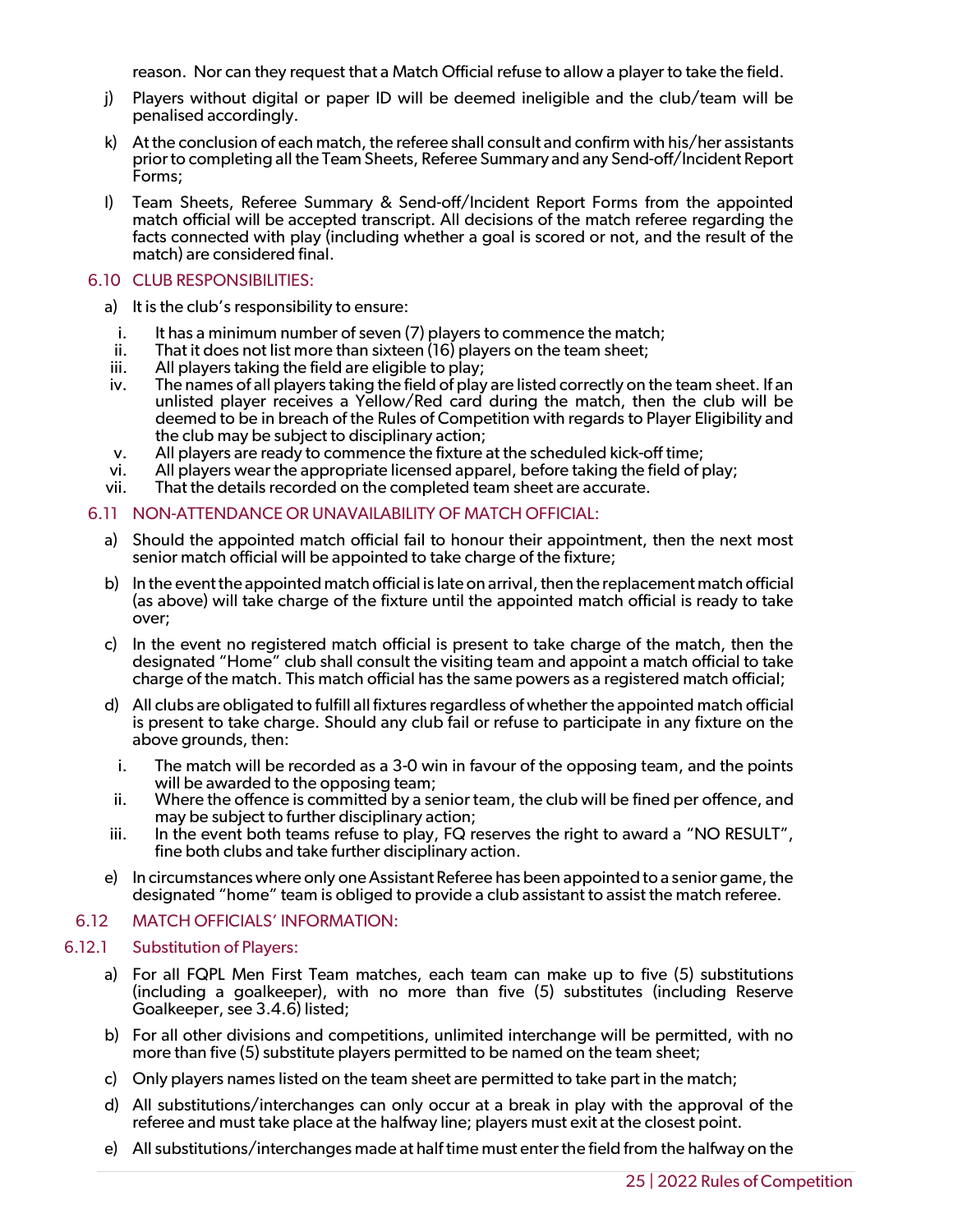referee's signal just prior to kick off of the second half;

- f) All substitutes must be seated within the Technical Area;
- g) Substitutes are permitted to warm up outside of the Technical Area, provided they are wearing bibs or an alternative-coloured uniform to the team strip.
- <span id="page-25-0"></span>6.12.2 Team Sheets, Referee Summary and Send Off/Incident Report Forms:
	- a) At the conclusion of each match, the referee shall consult and confirm with his/her assistants prior to completing both Team Sheets and Send Off/Incident Report Forms;
	- b) Referees must complete all aspects of the Team Sheet, including all information pertaining to licensing requirements and, where requested, Player of the Year votes;
	- c) Once completed, the referees must ensure that Team Sheets and any Send-off/Incident Report Forms are forwarded to FQ through the appropriate channels. It is crucial that these forms reach FQ by no later than two (2) days after the completion of the match;
	- d) In the event a club official approaches the match referee seeking to protest the fielding of an ineligible player, the referee should instruct the club official to send the protest through an approved club contact in an email to FQ;
	- e) The referee must check that clubs do not list more than sixteen (16) players on the team sheet for any match;
	- f) Please note that the Team Sheets, Referee Summary & Send-Off/Incident Report Forms from the appointed match official will be accepted transcript.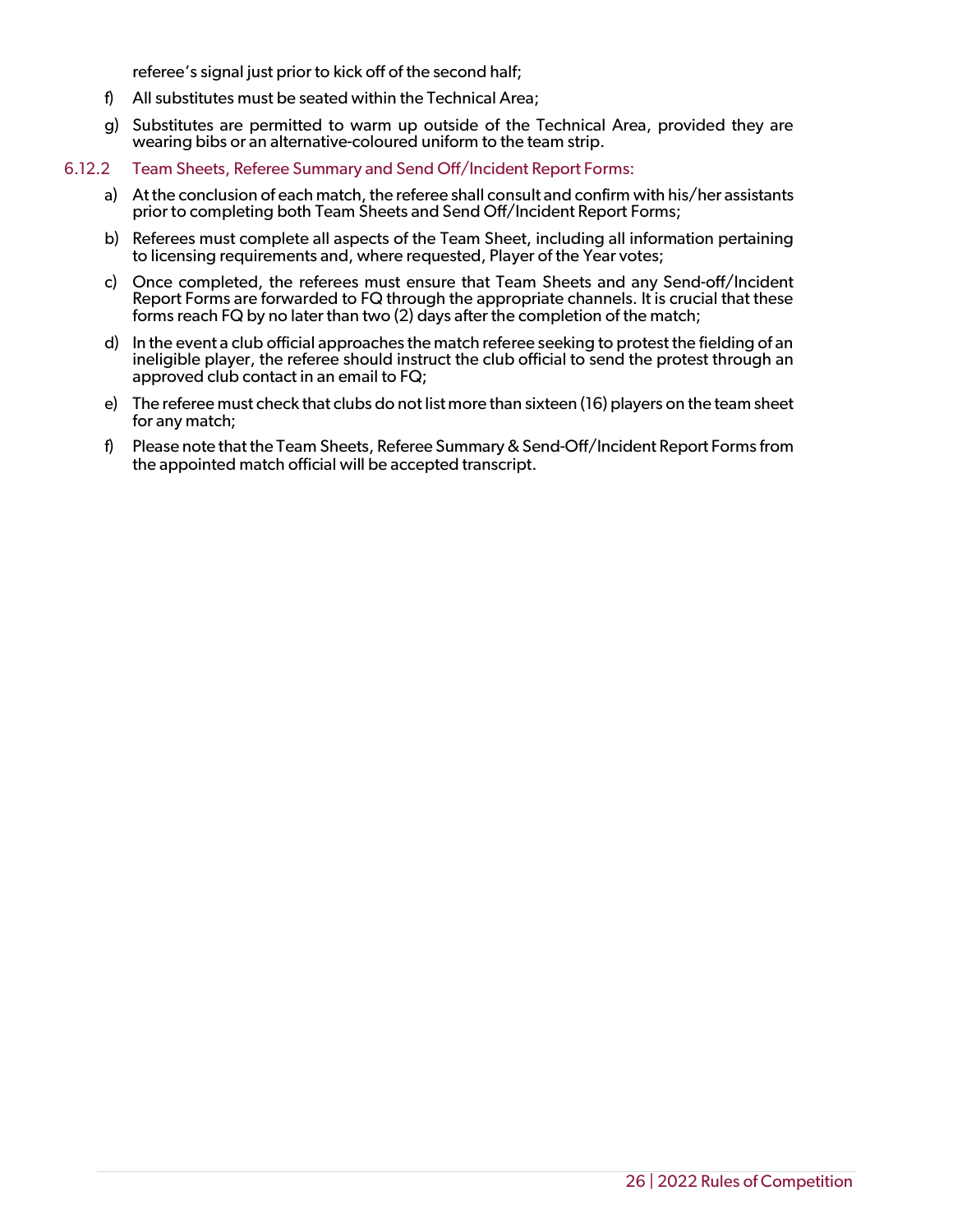## Appendix 1 – Schedule of Fines & Charges

| Tier 1          | Fier 2                   | Tier 3'      | Tier 4'           | Tier 5           | Tier 6                 |
|-----------------|--------------------------|--------------|-------------------|------------------|------------------------|
| MiniRoos        | <b>Juniors Community</b> | Juniors FQPL | Seniors Community | FQPL 3-6 (Men)   | NPL and FQPL 1-2 (Men) |
| Non-Competitive | Juniors FQPL (Regional)  | Juniors NPL  |                   | FQPL 2-3 (Women) | NPL and FQPL 1 (Women) |

| Yellow Card Accumulation             | Tier 1 | Tier 2 | Tier 3 | Tier 4 | Tier 5 |       | Tier 6 Additional Comments |
|--------------------------------------|--------|--------|--------|--------|--------|-------|----------------------------|
| <b>Yellow Card Accumulation (5)</b>  | N/A    | \$25   | \$25   | \$50   | \$50   | \$50  |                            |
| <b>Yellow Card Accumulation (8)</b>  | N/A    | \$50   | \$50   | \$75   | \$75   | \$75  |                            |
| <b>Yellow Card Accumulation (10)</b> | N/A    | \$75   | \$75   | \$150  | \$150  | \$150 |                            |
| <b>Yellow Card Accumulation (12)</b> | N/A    | \$100  | \$100  | \$250  | \$250  | \$250 |                            |

<span id="page-26-0"></span>

| Red Card                  | Tier 1 | Tier 2' | Tier 3 | Tier 4 | Tier 5 |       | Tier 6 Additional Comments |
|---------------------------|--------|---------|--------|--------|--------|-------|----------------------------|
| Red Card                  | N/A    | \$0     | \$25   | \$50   | \$50   | \$50  |                            |
| Red Card Accumulation (2) | N/A    | \$50    | \$75   | \$75   | \$75   | \$75  |                            |
| Red Card Accumulation (3) | N/A    | \$75    | \$125  | \$125  | \$125  | \$125 |                            |
| Red Card Accumulation (4) | N/A    | \$125   | \$200  | \$200  | \$200  | \$200 |                            |

| Offences against Match Officials   | <b>Tier</b> | Tier 2' | Tier 3 | Tier 4' | Tier 5 |       | Tier 6 Additional Comments |
|------------------------------------|-------------|---------|--------|---------|--------|-------|----------------------------|
| Y2 - Yellow Card Accumulations (3) | N/A         | \$50    | \$50   | \$50    | \$50   | \$50  |                            |
| Y2 - Yellow Card Accumulations (5) | N/A         | \$100   | \$100  | \$100   | \$100  | \$100 |                            |
| Y2 - Yellow Card Accumulations (7) | N/A         | \$150   | \$150  | \$150   | \$150  | \$150 |                            |
| Red Card R6                        | N/A         | \$50    | \$50   | \$100   | \$100  | \$100 |                            |

| Club/Team Official Harassing Referee (accumulated by |         |         |         |         |         |       |                                                |
|------------------------------------------------------|---------|---------|---------|---------|---------|-------|------------------------------------------------|
| individual)                                          | Tier 1  | Fier 2  | Tier 3  | Tier 4' | Tier 5  |       | Tier 6 Additional Comments                     |
| 1st Offence                                          | \$250   | \$250   | \$250   | \$250   | \$250   | \$250 |                                                |
| 2nd Offence                                          | \$500   | \$500   | \$500   | \$500   | \$500   |       | \$500 3-point deduction for associated team    |
| 3rd Offence                                          | \$1,000 | \$1,000 | \$1,000 | \$1,000 | \$1,000 |       | $$1,000$ 3-point deduction for every club team |

| Technical Area Dismissal (accumulated by individual) | <b>Tier 1</b> | Tier 2  | Tier 3  | Tier 4' | Tier 5' |         | Tier 6 Additional Comments |
|------------------------------------------------------|---------------|---------|---------|---------|---------|---------|----------------------------|
| 1st Offence                                          | \$250         | \$250   | \$250   | \$250   | \$250   | \$250   |                            |
| 2nd Offence                                          | \$500         | \$500   | \$500   | \$500   | \$500   | \$500   |                            |
| 3rd Offence                                          | \$1,000       | \$1,000 | \$1,000 | \$1,000 | \$1,000 | \$1,000 |                            |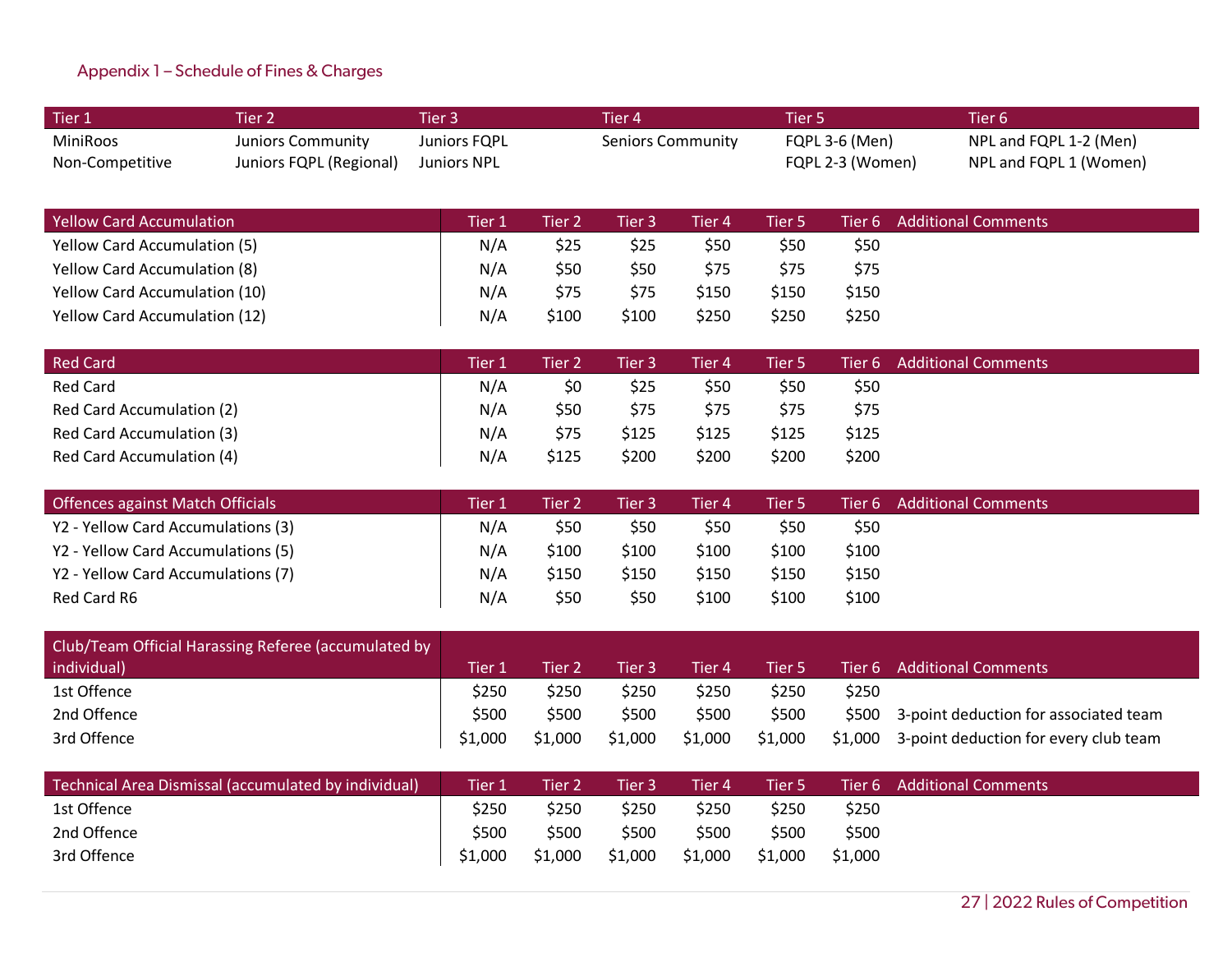| <b>Team Match Day Misconduct</b>          | Tier 1 | Tier 2  | Tier 3  | Tier 4  | Tier 5  |         | Tier 6 Additional Comments |
|-------------------------------------------|--------|---------|---------|---------|---------|---------|----------------------------|
| 5 Cards (red or yellow) 1st offence       | N/A    | \$250   | \$250   | \$250   | \$250   | \$250   |                            |
| 5 Cards (red or yellow) 2nd offence       | N/A    | \$500   | \$500   | \$500   | \$500   | \$500   |                            |
| 5 Cards (red or yellow) 3rd offence       | N/A    | \$1,000 | \$1,000 | \$1,000 | \$1,000 | \$1,000 |                            |
| 3 Red Cards in a single match 1st offence | N/A    | \$250   | \$250   | \$250   | \$250   | \$250   |                            |
| 3 Red Cards in a single match 2nd offence | N/A    | \$500   | \$500   | \$500   | \$500   | \$500   |                            |
| 3 Red Cards in a single match 3rd offence | N/A    | \$1,000 | \$1,000 | \$1,000 | \$1,000 | \$1,000 |                            |
| Walk off                                  | N/A    | \$550   | \$550   | \$550   | \$550   | \$550   |                            |

| <b>Late Nominations</b>       | $T$ ier 1 | Tier 2 | Tier 3 | Tier 4' | Tier 5 |     | Tier 6 Additional Comments |
|-------------------------------|-----------|--------|--------|---------|--------|-----|----------------------------|
| After nominations close       | N/A       | \$25   | \$50   | \$50    | N/A    | N/A |                            |
| After commencement of round 1 | N/A       | \$50   | \$100  | \$100   | \$100  | N/A |                            |

| Late Withdrawal                          | Tier 1 | Tier 2 | Tier 3 | Tier 4 | Tier 5  |          | Tier 6 Additional Comments |
|------------------------------------------|--------|--------|--------|--------|---------|----------|----------------------------|
| After nominations close (per team)       | N/A    | \$100  | \$100  | \$200  | \$2,000 | \$5,000  |                            |
| After commencement of round 1 (per team) | \$25   | \$200  | \$200  | \$400  | \$3,000 | \$10,000 |                            |

| <b>Facilities</b>                          | Fier 1 | Tier 2' | Tier 3 | Tier 4 | Tier 5 | Tier 6 | <b>Additional Comments</b> |
|--------------------------------------------|--------|---------|--------|--------|--------|--------|----------------------------|
| Inadequate Field marking (inclusive of TA) | \$50   | \$50    | \$100  | \$100  | \$500  | \$500  |                            |
| Inadequate Nets                            | \$50   | \$50    | \$100  | \$100  | \$500  | \$500  |                            |
| No Corner Flags                            | \$20   | \$20    | \$50   | \$50   | \$50   | \$50   |                            |
| Insufficient First Aid facilities          | \$50   | \$50    | \$100  | \$100  | \$200  | \$200  |                            |
| Canteen not in operation                   | \$50   | \$50    | \$100  | \$100  | \$200  | \$200  |                            |

| Match Day                                            | Tier 1 | Tier 2 | Tier 3 | Tier 4 | Tier 5 | Tier 6 - | <b>Additional Comments</b> |
|------------------------------------------------------|--------|--------|--------|--------|--------|----------|----------------------------|
| Failure to supply ground officials                   | \$200  | \$200  | \$200  | \$200  | \$200  | \$200    |                            |
| Failure to supply club official                      | \$100  | \$100  | \$100  | \$100  | \$100  | \$100    |                            |
| Failure to adhere to match ball requirements         | \$50   | \$50   | \$50   | \$50   | \$50   | \$50     |                            |
| Failure to submit Teamsheets before competition      |        |        |        |        |        |          |                            |
| timeframe                                            | \$25   | \$25   | \$25   | \$25   | \$25   | \$25     |                            |
| Failure to lodge result before competition timeframe | \$25   | \$25   | \$25   | \$25   | \$25   | \$25     |                            |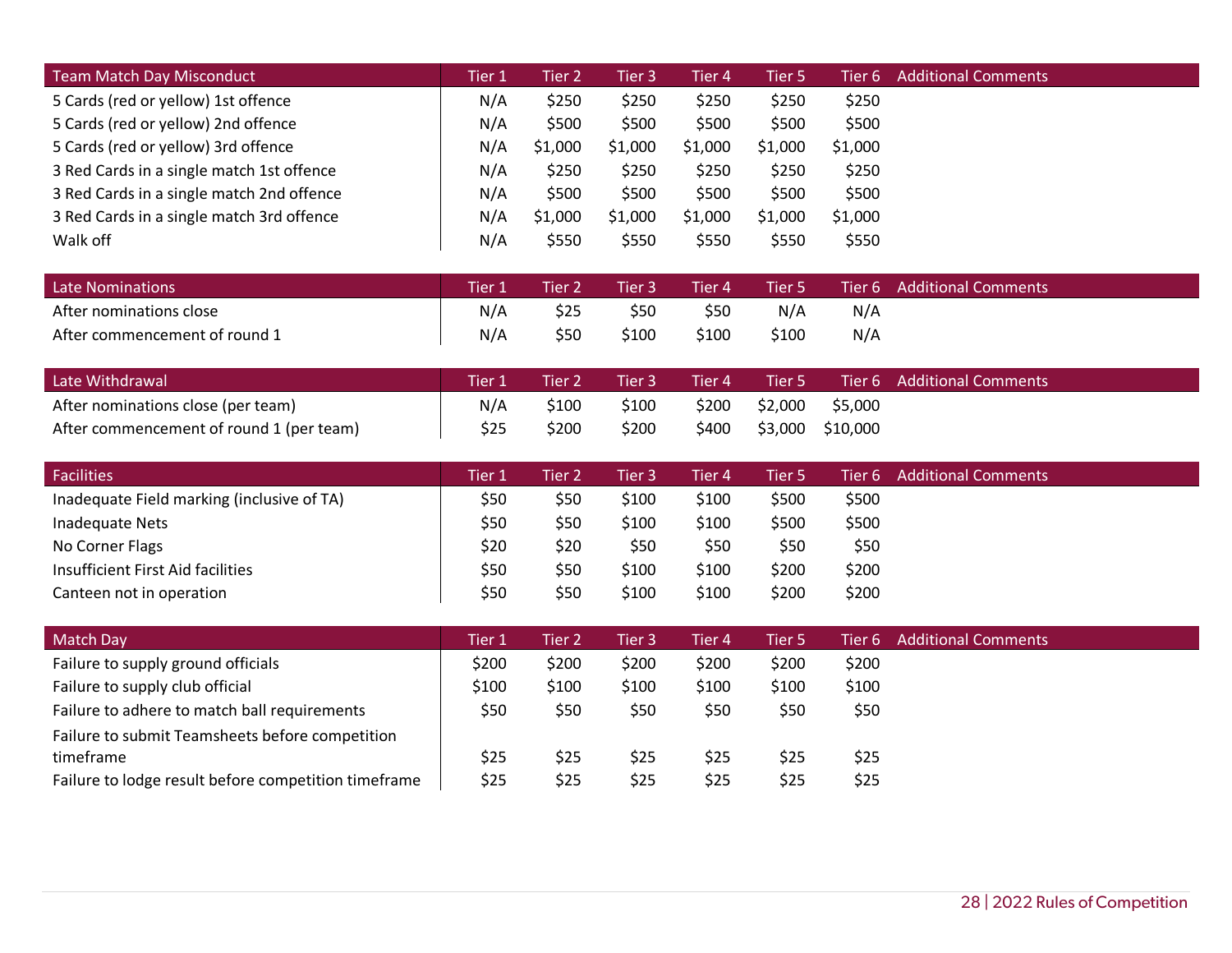| Forfeits             | Tier 1 | Fier 2 | Tier 3 | Tier 4 | Tier 5  |         | Tier 6 Additional Comments                   |
|----------------------|--------|--------|--------|--------|---------|---------|----------------------------------------------|
| Day of Fixture       | \$50   | \$200  | \$200  | \$200  | \$1,200 |         | \$2,000 Plus referee fees and a 'show cause' |
| With Notice          | N/A    | \$100  | \$100  | \$100  | \$600   | \$2,000 | Plus a 'show cause'                          |
| Day of Fixture - 23s | N/A    | N/A    | N/A    | N/A    | \$600   | \$1,000 | Plus referee fees and a 'show cause'         |
| With Notice - 23s    | N/A    | N/A    | N/A    | N/A    | \$300   | \$1,000 | Plus a 'show cause'                          |

| Other                                          | Tier 1 | Fier 2 | Tier 3 | Tier 4 | Tier 5 | Tier 6 - | <b>Additional Comments</b>           |
|------------------------------------------------|--------|--------|--------|--------|--------|----------|--------------------------------------|
| Ineligible players - all competitive players   | N/A    | \$200  | \$200  | \$200  | \$500  | \$500    |                                      |
| Participation in Unsanctioned Match (per team) | \$100  | \$100  | \$100  | \$500  | \$500  | \$1,000  |                                      |
| Kit Guidelines                                 | N/A    | *\$100 | \$100  | \$100  | \$500  | \$1,000  | * Warning then fined                 |
| Media Guidelines (Filming)                     | N/A    | N/A    | \$100  | \$200  | \$500  | \$500    | * Warning then fined                 |
| Social Media Breach (all clubs)                | \$100  | \$100  | \$100  | \$100  | \$100  | \$100    |                                      |
| All other Breaches                             | TBD    | TBD    | TBD    | TBD    | TBD    | TBD      | As determined by Football Queensland |

| Appeals     | Tier 1 Tier 2 Tier 3 Tier 4 |       |             | Tier 5 | Tier <sub>6</sub> |  |
|-------------|-----------------------------|-------|-------------|--------|-------------------|--|
| Appeal Fees | \$300                       | \$300 | \$300 \$750 | \$750  | \$750             |  |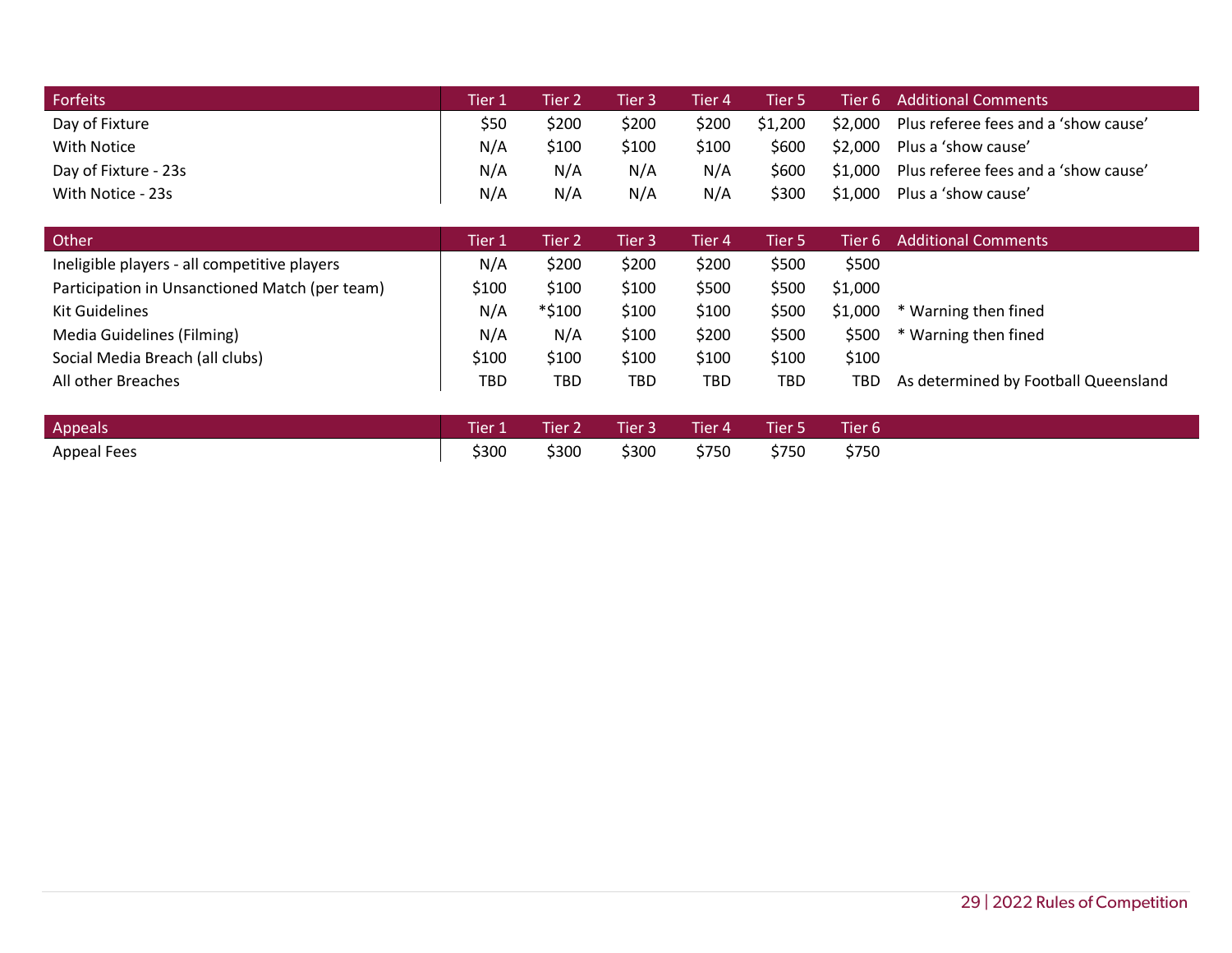## **FQ Northern – Zone Addendum for Football Queensland Rules of Competition 2022**

## **3.3.1 All Competitions**

Football Queensland reserves the right to decide on or amend the size, structure and composition of any competition.

## **3.3.2 Senior Competitions**

Clubs may field only one (1) team in any FQPL Division unless Football Queensland has reserved their right to amend the size, structure and composition of the competition.

## **3.3.3 Junior Divisions – Under 13 to 18**

d) Players from a lower division in an age group may play into another of the clubs teams in a higher division. E.g. U13 Northern Division 1 to U13FQPL. A player is unable to play down a division within the same age group E.g. U13FQPL to U13 Northern Division (See also below Rules pertaining to the borrowing of players from higher/lower divisions)

## **3.4.2 Alterations to fixtures**

a) Alterations to the fixture list should be made no less than 14 days in advance of the scheduled fixture and must include the written agreement of the opposing club. The reason for seeking the alteration must be included in the club's request.

## **3.4.4 Duration of Matches – All age groups Junior/Senior**

Under 12 game times will be in accordance with Under 12 Playing Format and Rules as issued by Football Australia and Football Queensland.

## **3.13.1 Finals Series Details**

Community Men, Women, Juniors and Masters – the finals format will be in line with table utilised for FQPL Men, Women, U23's and Youth. (Inclusive of Preliminary Final)

## **3.13.2 Location**

a) All finals will be held at 1300SMILES Active Park.

## **4.5.2 Senior Competitions**

b) Please refer to the zone addendum for rules pertaining to the borrowing of players from higher/lower divisions.

Rules pertaining to the borrowing of players from higher/lower divisions

## **Men's Senior Competitions – FQPL Northern Men, FQPL Northern U23 Men, Northern Division 1 Men, Northern Division 2 Men**

The rules below apply to the Men's Senior Competitions listed above only.

- A senior men's player is a player who is not either a FQPL U18 player or an eligible junior player playing in senior competitions
- A senior men's player will be graded into the division in which they play their first match of the regular season. (Exception: See below two teams participating in the same competition) Once graded, a senior men's player is permitted to play any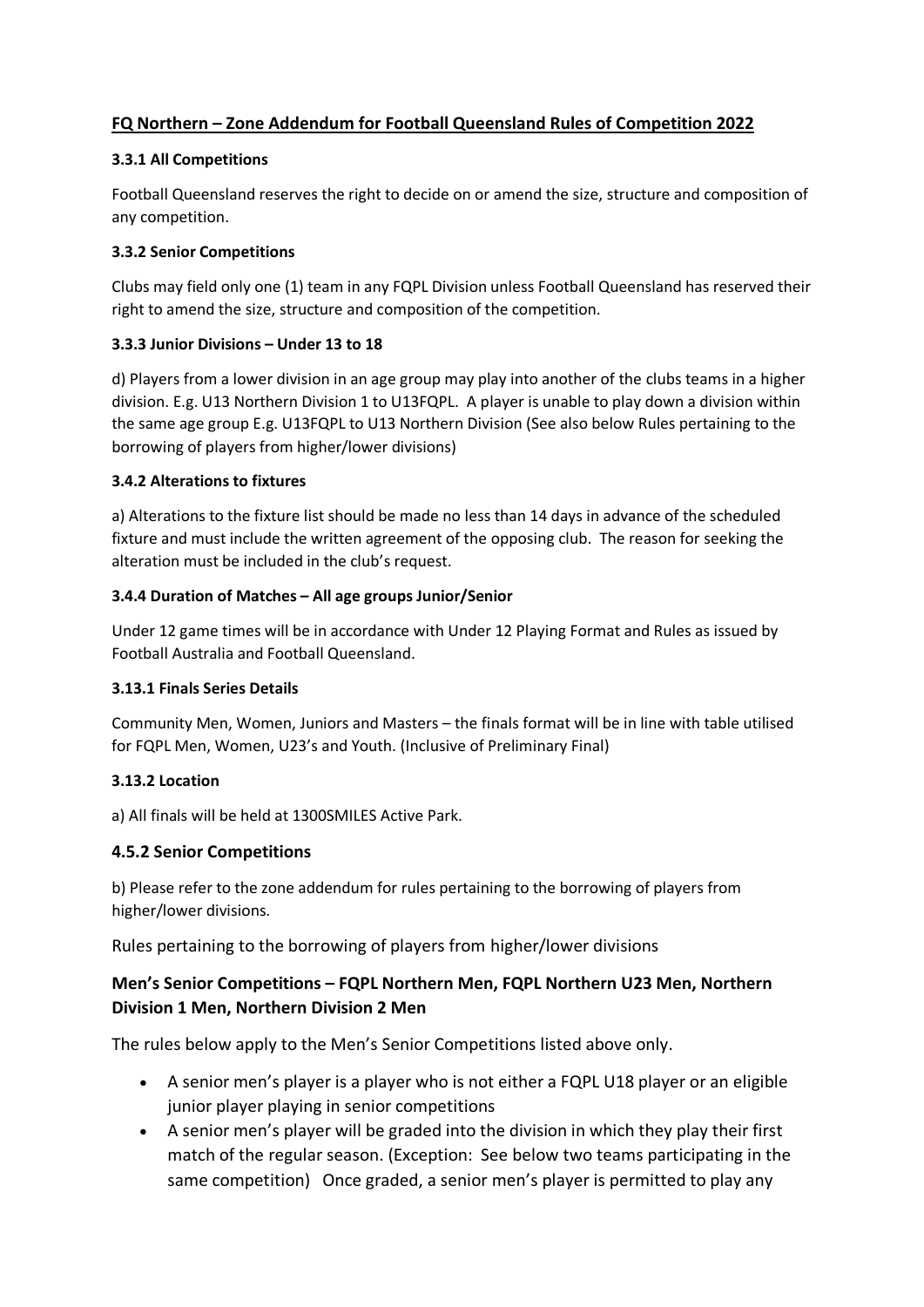division level above his grading and one (1) division below his grading as determined by their first match of the regular season.

- The movement of senior men's players between divisions is restricted to a maximum of (5) senior men players from one fixture match to the next for the regular competition rounds.
- A senior men's player will be regraded to the higher division after exceeding the maximum eight (8) matches in any higher division. The maximum number of matches refers to the total number of matches played up and not to each team they may play in.
- When the abovementioned occurs, this will alter the senior men's players division for the purpose of playing up and down. E.g. senior men's player initially graded as Northern Division 1. Could participate in all divisions above and below in Northern Division 2 Men's. When playing his ninth game in FQPL Northern U23 Men's he is regraded to that competition and is therefore now eligible to play FQPL Northern Men and Division 1 Men. No longer permitted to participate in Northern Division 2 Men's competition.
- When moving between competitions a senior men's player is not restricted to a team they can play for when the club has two teams participating in the same competition. A FQPL Northern Men's player may play in either team in the Northern Division 1 Men's competition and a Northern Division 1 player may play in either team in the FQPL Northern Men's competition.
- A senior men's player however cannot play for both teams in the same competition in the same round.
- Eligible U18 FQPL and Juniors playing in Senior Men's competitions are not graded and are not restricted in moving across divisions

## **Women's Senior Competitions – FQPL Northern Women's, Northern Division 1 Women's**

The rules below apply to the Women's Senior Competitions listed above only.

- A senior women's player is a player who is not either a U18 player or an eligible junior player playing in senior competitions
- A senior women's player will be graded into the division in which they play their first match of the regular season. (Exception: See below two teams participating in the same competition)
- Senior women's players may play between the FQPL Northern Women's and Northern Division 1 Women's Competitions during the regular season.
- The movement of senior women's players between divisions is restricted to a maximum of five (5) senior women players from one fixture match to the next for the regular competition rounds.
- The movement of a senior women's player between competitions throughout the regular season is limited to a maximum of eight (8) matches in any division. The maximum number of matches refers to the total number of matches played up and not to each team they may play in. The senior women's player will then be regraded to the higher division and can no longer move between the two divisions.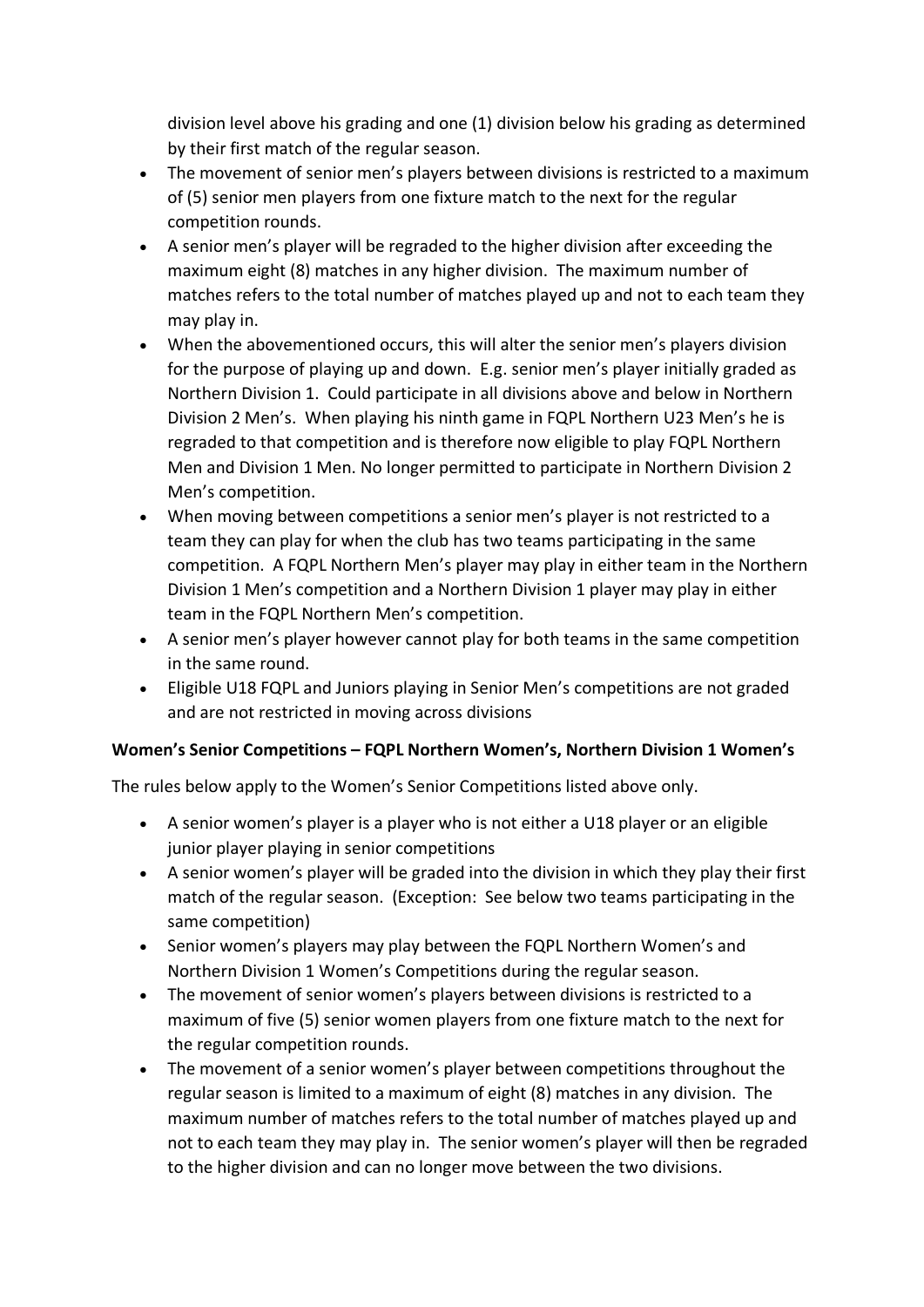- When moving between competitions a senior women's player is not restricted to a team they can play for when the club has two teams participating in the same competition. A FQPL Northern Women's player may play in either team in the Northern Division 1 competition and a Northern Division 1 player may play in either team in the FQPL Northern Women's competition.
- Any women's player however cannot play for both teams in the same competition in the same round.
- Eligible female juniors U15 to U18 playing in Senior Women's competitions are not graded.

## **Two teams participating in the same competition – Men's and Women's**

- A senior player will be graded into the team in which they play their first match of the regular season.
- Senior players not starting for either team in the first match of the competition season will be deemed as excess senior players and can move between teams in the same competition with no restriction on the maximum number of games throughout the regular competition rounds. Therefore, treating them in the same way as eligible U18 and junior players playing seniors.
- A senior player who was deemed a starting player in Round 1 of the competition season may only move between both teams in the same competition for a maximum of six (6) games throughout the regular competition rounds.
- Eligible FQPL U18 and juniors playing seniors competitions can move between teams in the same competition with no restriction on the maximum number of games throughout the regular competition rounds.
- A club can only move a maximum of two (2) senior outfield players or two (2) senior outfield players and one (1) senior goalkeeper between teams in the same competition in any one round.
- A senior player however cannot play for both teams in the same competition in the same round.
- All players will qualify to play in the final series for the team they have played the greatest number of games for during the regular competition season. They are not permitted to play in the final series for both teams in the same competition. Finals eligibility rules still apply.

e) Players who are deemed eligible for finals in their respective junior competitive competition can be borrowed into the Senior Teams' final series without restriction. Players must however meet age eligibility rules to participate in Senior Competitions.

Dispensation when returning from long term injury

Clubs may apply to Football Queensland Competitions seeking temporary dispensation for a player who is returning from a long-term injury. If granted, this dispensation will allow a player to return from injury to a lower competition for a capped number of fixtures. A Dispensation Request Form must be submitted, including medical documentation outlining